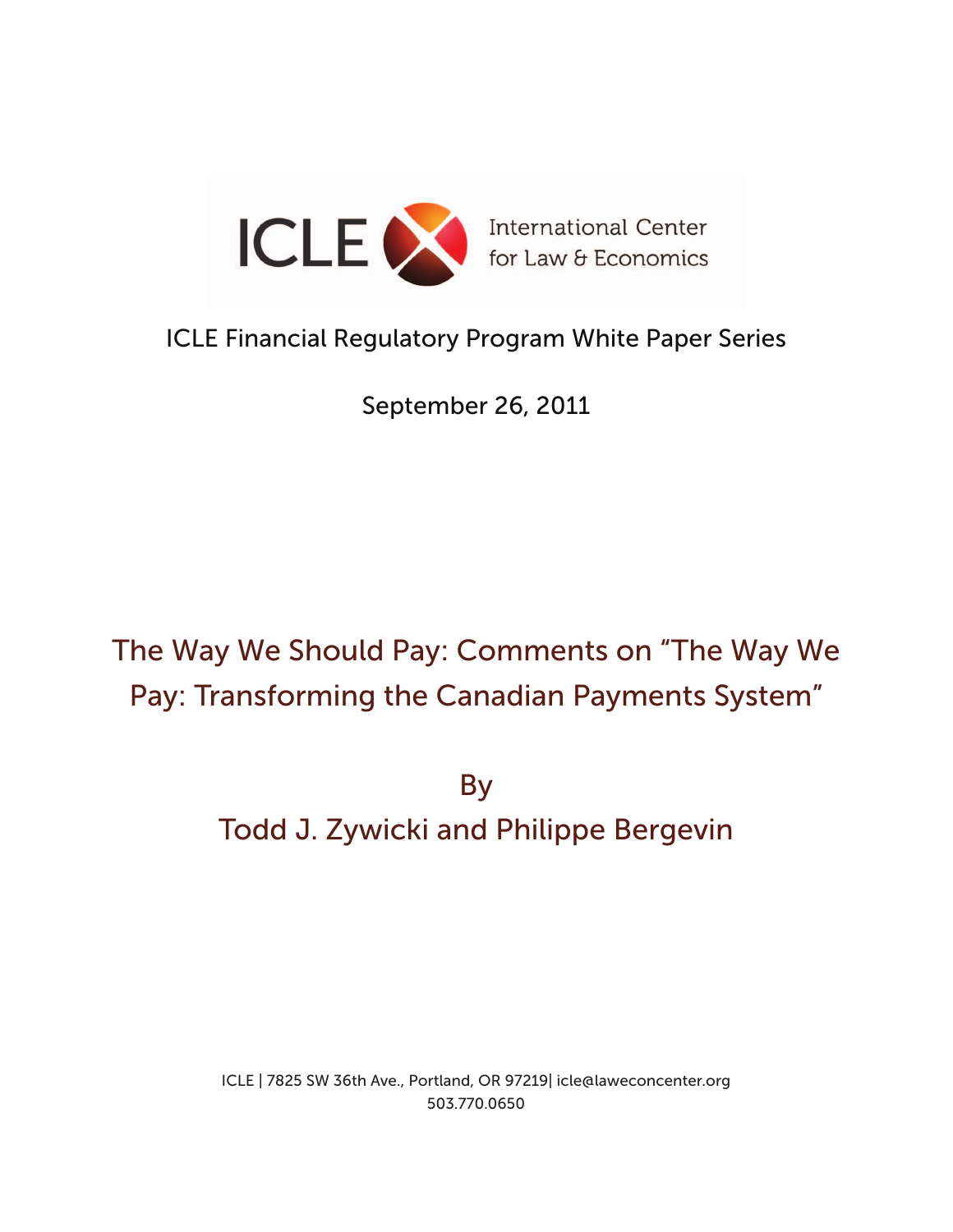# The Way We Should Pay

### Comments on "The Way We Pay:Transforming the Canadian Payments System"

Philippe Bergevin C.D. Howe Institute

Todd J. Zywicki International Center for Law and Economics, George Mason University School of Law

Philippe Bergevin is a Policy Analyst at the C.D. Howe institute.

The C.D. Howe Institute is an independent not-for-profit organization that aims to raise Canadians' living standards by fostering economically sound public policies. It is a trusted source of essential policy intelligence, with research that is rigorous, evidence-based, and peer-reviewed, recommendations that are relevant, constructive, and timely, and communications that are clear, authoritative and practical.

Todd J Zywicki is an Academic Affiliate at the International Center for Law and Economics and a Foundation Professor of Law at George Mason University School of Law.

The ICLE is a global think tank aimed at building a strong, international network of scholars and institutions devoted to methodologies and research agendas supportive of the regulatory underpinnings that enable businesses to flourish. The ICLE will both develop intellectual work in specific policy areas, as well as build a strong, global intellectual foundation for rigorous policy work in the long run.

The views expressed in this publication are those of the authors, and do not necessarily represent the opinions of the C.D. Howe Institute, the International Center for Law and Economics, the Board of Directors of either organization or their respective members or affliliates. The views expressed also do not necessarily represent the corporate, organizational or individual supporters of the International Center for Law and Economics.



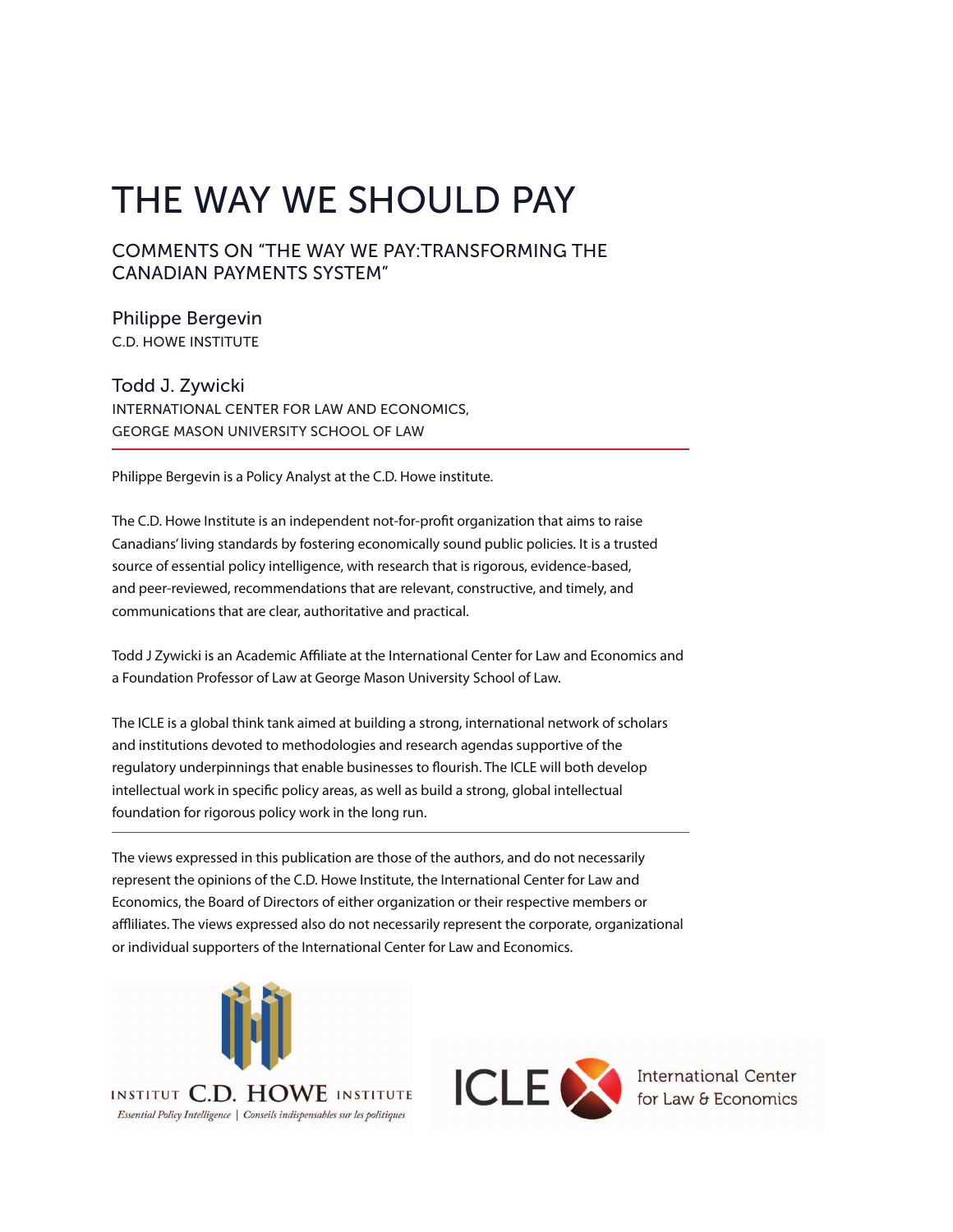# Executive summary

As outlined in the Task Force for the Payment System Review report, Canada's payments system is falling behind. For instance, the thirty-year-old Interac system has facilitated widespread adoption of debit cards in Canada, but it is proving increasingly antiquated to the needs of a modern global economy. This paper explores the current state of the payment system in Canada within a global context and discusses the strong economic principles that should guide the work of the Task Force. Building on a robust framework of innovation and competition, it aims to positively orient the Task Force's future decisions, while continually reaffirming the negative impact that can result from misaligned institutional incentives.

# Summary of Recommendations

Our paper includes a number of specific suggestions and guidelines for the Task Force's final recommendations. Most important among these we recommend that:

- 1. The Task Force focus on removing existing regulatory and governance structures that may be impeding innovation and competition before considering adopting new ones.
- 2. The Task Force recognize first and foremost these impediments in the debit card market, and more specifically limitations on co-badge cards, uneven rules and standards, and operating constraints related to the Consent Order that effectively precludes meaningful competition on a level playing field.
- 3. The Task Force carefully define and limit what it means by "fairness" lest it be used to undermine, rather than bolster, the evolution of dynamic, competitive, innovative and efficient payment networks in Canada.
- 4. Any regulations or governance changes follow only from the identification of a significant market failure as well as a demonstration that the proposed regulation or governance mechanism can address that market failure without imposing greater costs in its stead.
- 5. The Task Force stress that any interventions should be minimal, clearly defined and limited, and ensure that all its recommendations not impose specific market structures, allocations of cost, decision-making processes or other organizational constraints on complex and evolving payment networks, but rather allow network operators and the markets in which they operate to determine these.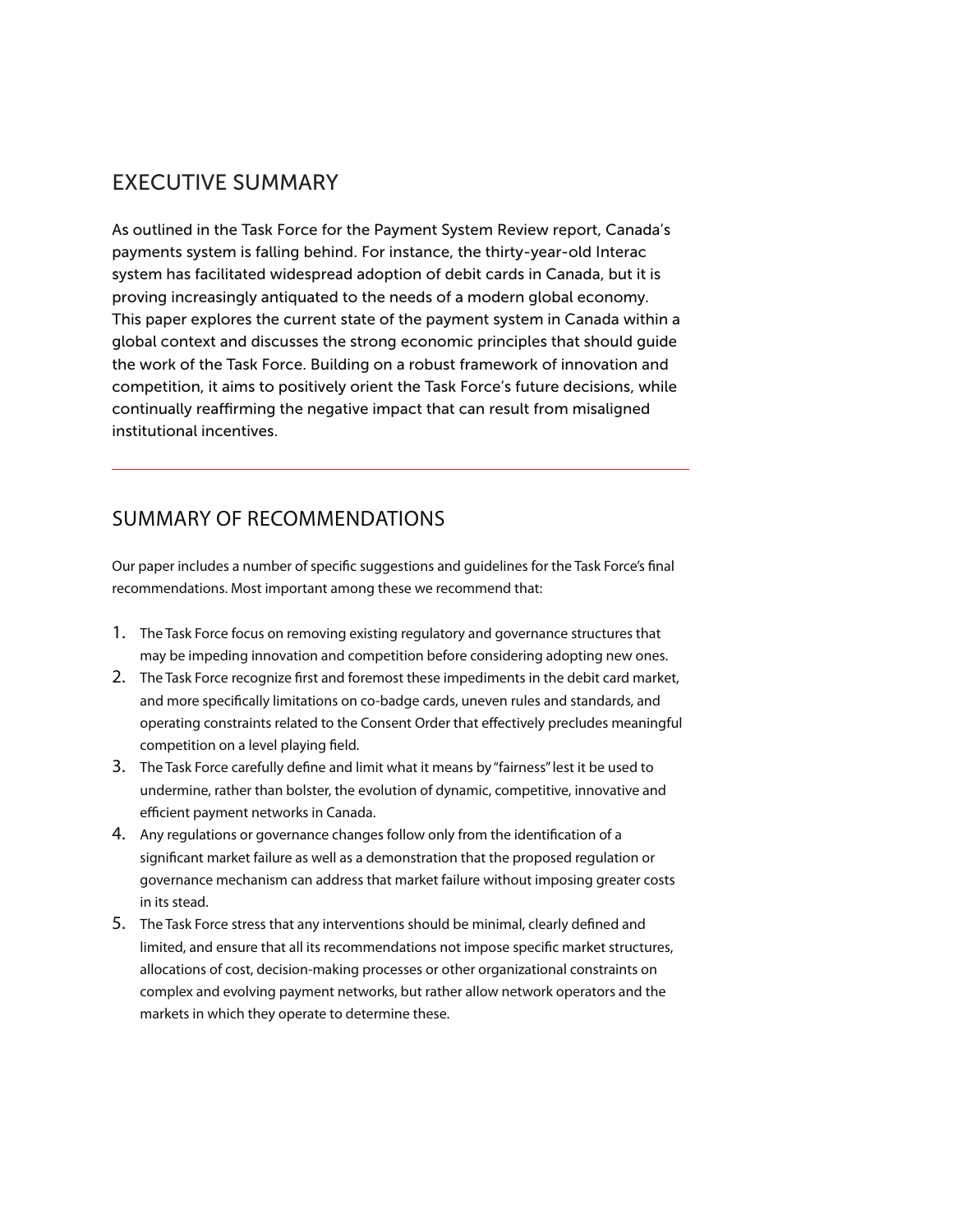#### **INTRODUCTION**

The Task Force for the Payments System Review (the "Task Force") report, *The Way We Pay*: Transforming the Canadian Payments System, says that "Canada is falling behind" in the adoption and innovation of electronic payment systems and that its payment system "has proven resistant to change." In many important respects we agree with this claim. This brief submission is intended to highlight, however, our strong sense that, even if it has properly identified the symptoms, *The Way We Pay* may have misdiagnosed the disease, and may be headed on a dangerously wrong path toward a cure.

While Canada's thirty-year-old Interac system has facilitated widespread adoption of debit cards in Canada, it is proving increasingly antiquated, ill-suited to the needs of a modern global economy, and inefficient in meeting the changing needs of consumers, businesses, and the wider economy. Under the operating framework imposed on it, Interac was able to meet the low-tech needs of the past, but that framework is ill-suited to provide the foundation for transactions in an economy increasingly based on borderless e-commerce and flexible payments. Moreover, Canada's governance framework has proven ineffective in supporting the kind of innovation required for Canadians to enjoy the full range of available electronic payments options.

It is imperative that the designers of any new governance framework for Canadian payments recognize and facilitate the powerful forces of competition and innovation in the market. Likewise, they should seek to limit the negative impact on dynamism and innovation that can result from excessive "political rent-seeking" (the costly process by which interested parties manipulate the political and regulatory apparatus to transfer wealth to themselves at the expense of broader social welfare) and the necessarily limited knowledge of governmental regulators that makes top-down design a perilous task.

It is well established that, in general, markets and related voluntary interactions organize economic affairs more efficiently, and foster greater innovation, than does politics. While economic markets can and do fail, political markets can and do fail with regularity as well (and political failures are often more difficult to correct), and the likelihood and costs of governmental failure are especially high in markets as complex and dynamic as payment markets today.

It is imperative that the designers of any new governance framework for Canadian payments recognize and facilitate the powerful forces of competition and innovation in the market.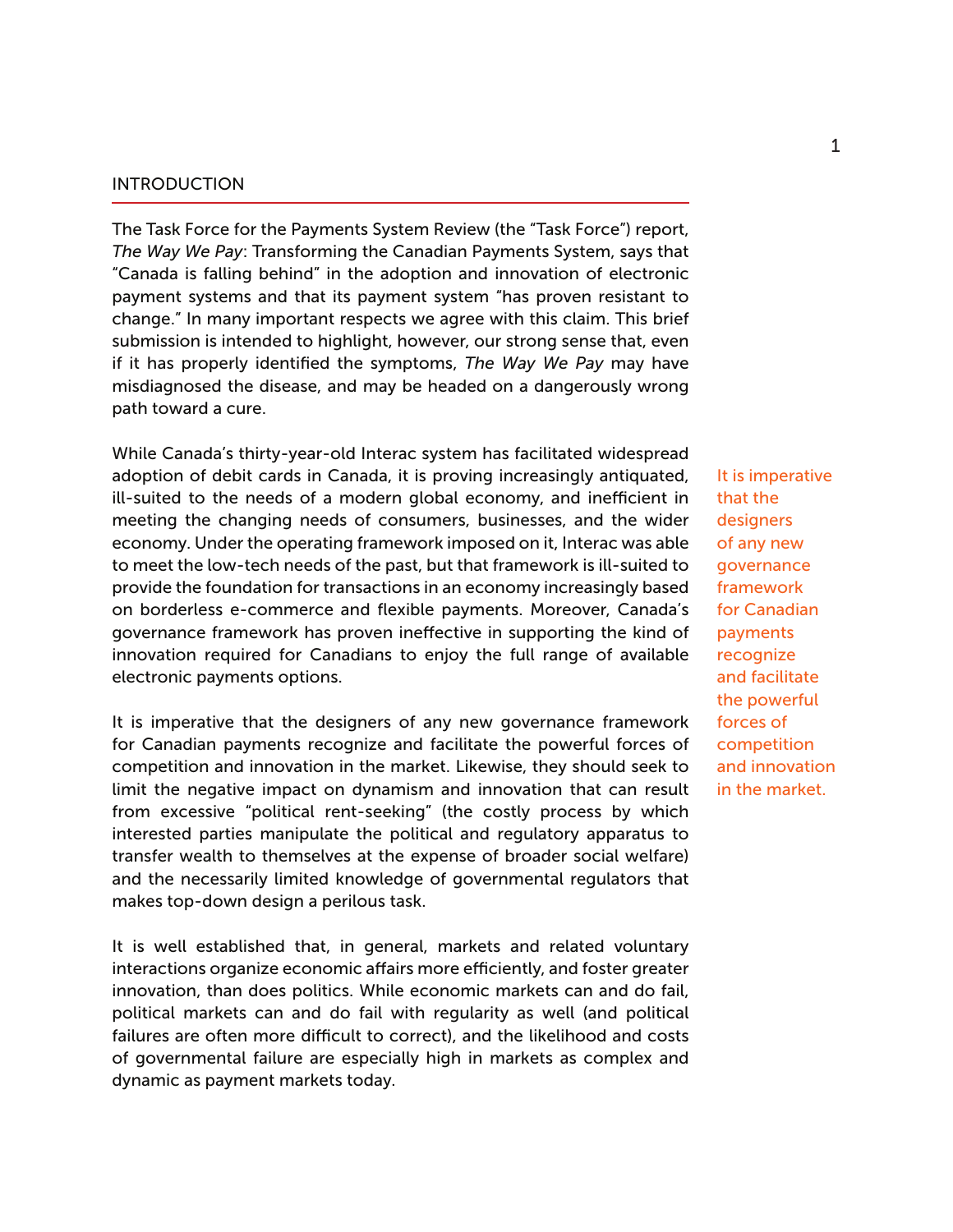From this flows a bedrock principle of sound regulation: a regulation is justified only if (a) there is a substantial market failure and (b) the market failure it is intended to address is worse than any government failure that is likely to result from the regulation.

The extraordinary successes of modern global payments systems have been hard-won. The evolution to efficient electronic payments has proceeded by fits and starts through trial and error in a process that began, in truth, more than 2000 years ago. At no point along that path was it clear what development was next nor whether (or how) any intervention could enhance the process, making any particular intervention dangerous. The same remains true today, and it is our opinion that the primary focus of the Task Force should be to set the basic ground rules under which market forces can flourish and to clear away the regulatory obstacles that may have impeded the basic process of market evolution through competition and choice, on a level playing field, in the Canadian payments system.

This Comment addresses four key issues for the Task Force to consider in achieving these goals: efficiency, fairness, innovation, and governance. To date there have been no significant market failures that would support corresponding regulatory interference in the payments cards market. Rather than adding new regulatory burdens that would further hamper competition and innovation in the Canadian payments sphere and promote wasteful politicking, the Task Force should focus first on eliminating barriers to competition and innovation.

Rather than adding new regulatory burdens... the Task Force should focus first on eliminating barriers to competition and innovation.

#### The State of the Canadian Payments Systems

Although *The Way We Pay* is ostensibly concerned with all types of payment systems, there are particular concerns associated with debit cards and electronic invoicing and payment.

With respect to debit, although Interac has had some successes— Canadians are among the heaviest users of debit cards in the world—the model under which it operates is showing its age and has proven ineffective in keeping up with market developments. In effect, the model is frozen in time. As noted in *The Way We Pay*, for example, "online" bill payments are still processed like paper cheques, in batches and with clearing times of more than 24 hours.<sup>1</sup> Since 1996 and as a consequence of a Consent Order related to competition authorities' worries about the association's

<sup>1</sup> *The Way We Pay* at 10.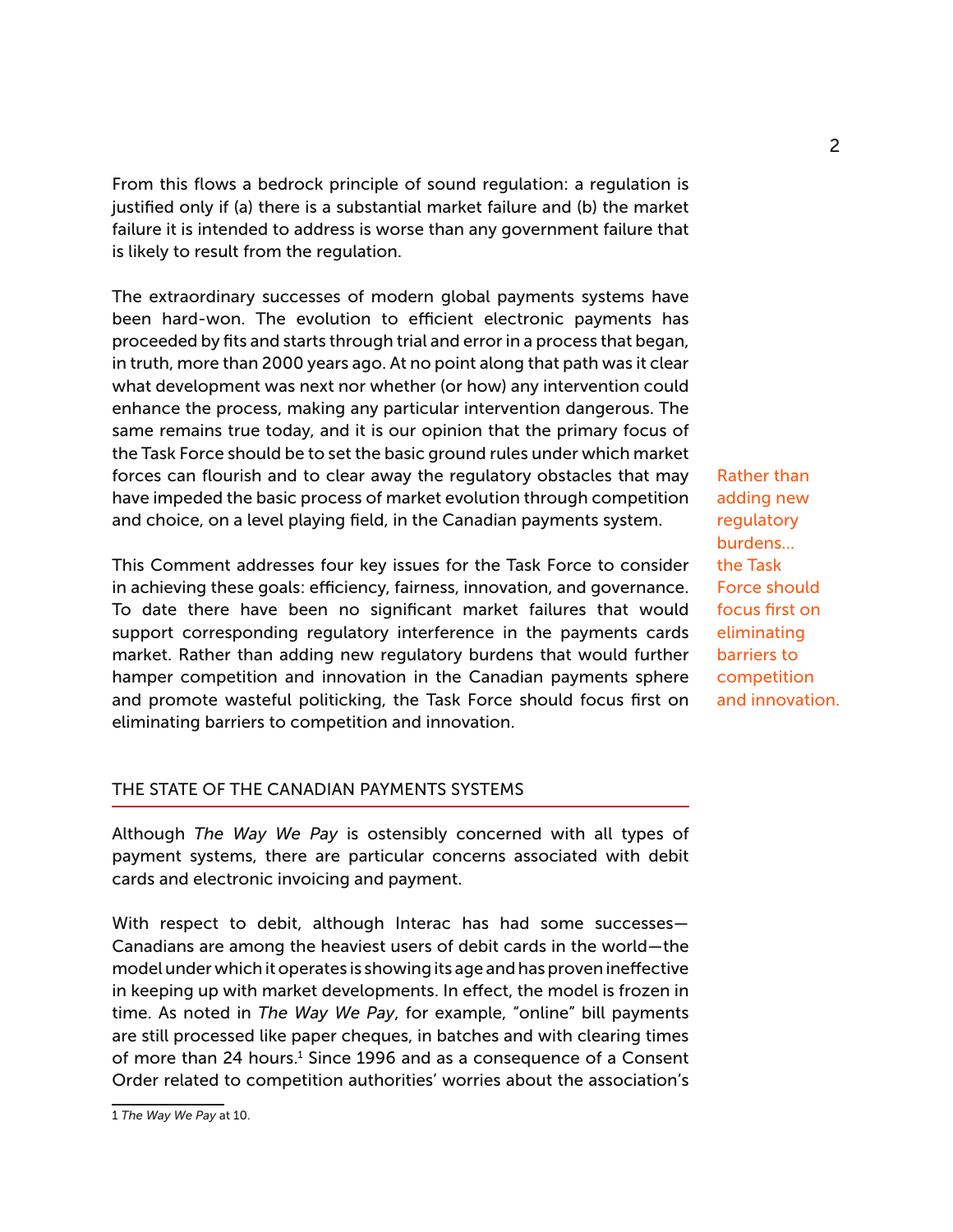dominant position, Interac must now operate under an ineffective governance structure, must set its price on a cost-recovery basis, and must allow merchants to surcharge on Interac debit transactions.

Interac's governance structure was erected fifteen years ago when the world was a very different place as an ad hoc settlement to complaints about alleged anti-competitive acts at that time, rather than as part of a coherent regulatory framework with well-specified goals. Moreover, Interac's governance structure has proven exceedingly difficult to update as the world has changed. As such, it has become a shining example of unintended consequences from intervention in competitive markets. Interac's governance structure slows and complicates the decision making process. As a result, investments in new technologies, for example, do not occur or are delayed. Its non-profit status, coupled with the fact that it must set its prices based on costs, makes it difficult for Interac to raise the capital that would enable it to invest in new technologies, even if such investment decisions were made.

Perhaps most important, as a direct result of the Consent Order, and also of the recently adopted Code of Conduct, there is no real competition among debit payment networks in Canada. The Code of Conduct erects a massive barrier to new entrants by imposing limits on the number of networks that can exist on a given payment card. Yet it is competition that really drives innovation and efficiency in any market—and has certainly been a driving force in the development of other payment networks. What is needed instead is true competition: a level-playing field among different networks without constraints on the types of arrangements these networks can make with other players in the payments sphere.

Canadian debit cards also lack many of the most important features taken for granted in other parts of the world. For example, because of the dominant position of Interac and the absence of Visa and MasterCard in the debit market, until 2004 Canadian consumers could use their national debit network only to pay in Canada.<sup>2</sup> Starting in 2004, they could also do so in the United States, but only at merchants that accept the NYCE debit card system. Today Canadians cannot use Interac's network at all outside of Canada and the United States  $3$ 

Interac's governance structure slows and complicates the decision making process. As a result, investments in new technologies... do not occur or are delayed.

<sup>2</sup> David S. Evans, Howard H. Chang, and Margaret Weichert, *Economic Analysis of Claims in Support of the "Durbin Amendment" to Regulate Debit Card Interchange Fees*, working paper (May 12, 2011) at 23.

<sup>3</sup> Evans, et al., Economic Analysis at 23.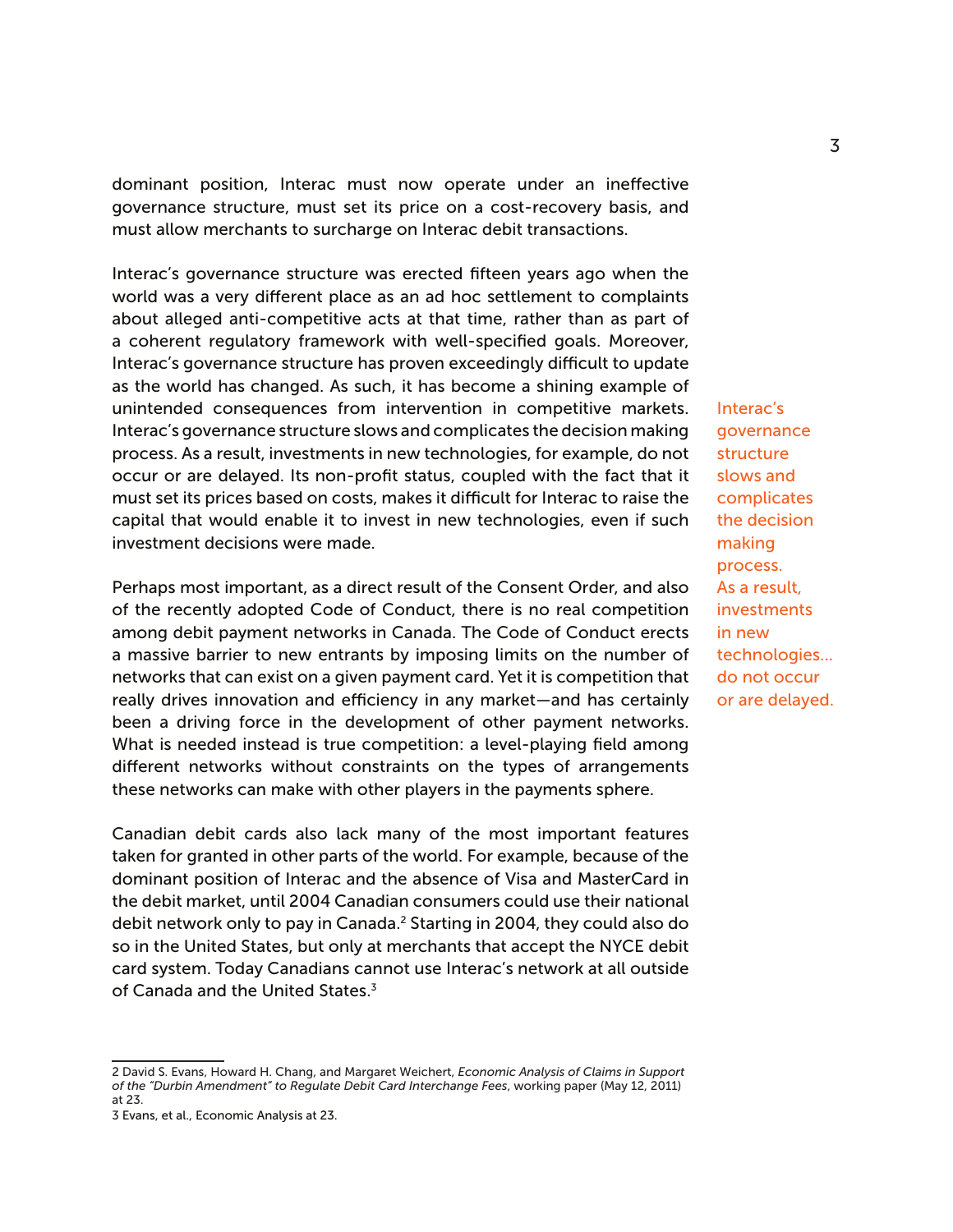Using Interac debit cards for e-commerce and online transactions in Canada is cumbersome and inconvenient. Notes one analysis,

Today, it is possible for Canadians to pay with their cards at [only] 600 Internet merchants—but not by simply entering their debit card number as people do in the United States. Internet consumers selecting the Interac online payment option are redirected to their financial institution's website where they log in to their online bank account and select the amount to debit. Consumers are then redirected back to the merchant's website where they receive the confirmation details of the transaction.4

Further, Canadians still make a large number of payments by cheque, an archaic payment system: relatively risky, slow to clear, expensive, slow to use as a purchasing medium, and unsuitable for online transactions. The Canadian payments infrastructure  $-$  and by extension the Canadian Payments Association (CPA) that oversees many of its parts – has failed to facilitate the move away from cheques by supporting necessary innovation and investments.

While every payment type has its costs and benefits, and each is probably better suited than the others for some situations, some of the time, there can be no doubt that the future (if not the present) of payments is decidedly electronic. Electronic payments are speedy, versatile, safe, inexpensive and dynamic. A governance regime (and Canada's is hardly alone in this cheque usage is even more rampant in the U.S.) that impedes a widespread shift from paper to electronic payments is bound to be a costly one.

There are bright spots in the Canadian payments firmament—for example the vibrancy of its credit card system, which is world class in quality, innovative, and fully integrated into the global economy. We urge the Task Force not to help saddle the Canadian payments system with an overly cumbersome legislative and governance framework, similar in concept to the failed intervention of competition authorities with the Interac model, but rather to follow the light-touch legislative approach that has supported the most vibrant parts of that system.

We urge the Task Force not to help saddle the Canadian payments system with an overly cumbersome legislative and governance framework... but rather to follow the light-touch legislative approach that has supported the most vibrant parts of that system.

<sup>4</sup> Evans, et al., Economic Analysis, at 24 (citing "Products and Services," Interac, http://www.interac. ca/consumers/productsandservices\_ol\_main.php). Many of the largest Internet retailers do not accept debit payments. *Id*.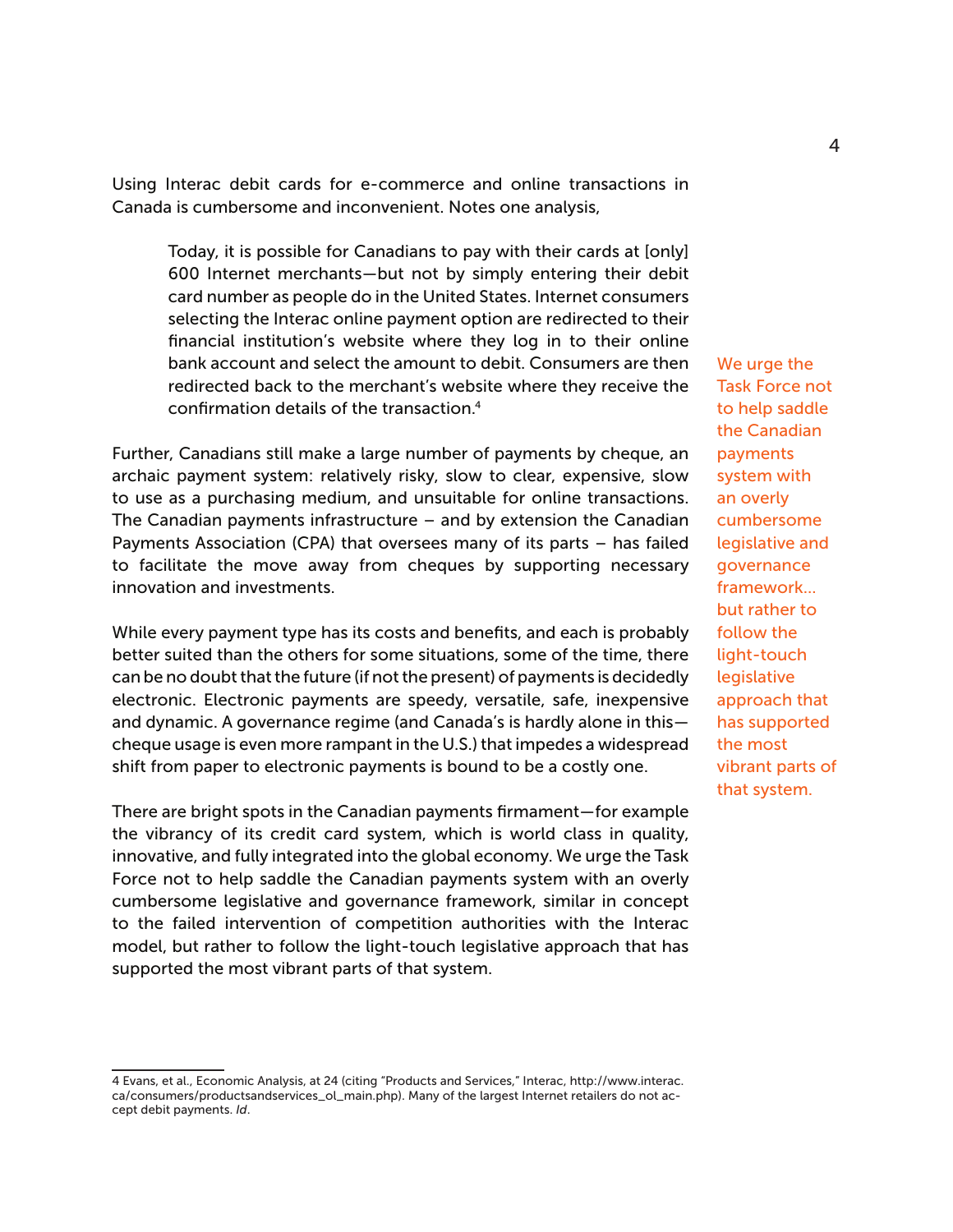## "Modernizing" the Canadian Debit Card System Is About Removing Regulations Rather Than Creating New Ones

For the Task Force to participate constructively in a project as ambitious (and as ambiguous) as the "modernization" of payments systems, great care and appropriate humility should be exercised.

A more modest, achievable and singularly helpful goal for the Task Force should be the removal of impediments within its purview that impede competition and risk-taking investment in the Canadian market. While payment networks such as Visa and MasterCard provide the backbone of the most significant global electronic payments networks around the world, their absence in the Canadian debit sphere, combined with the dominance and inefficiency of Interac, has cut off Canadian consumers from important developments in the rest of the global economy.

Interac's defenders argue that although the network may be expensive and highly cumbersome for consumers, it is inexpensive to other players in the payments system. This argument is overstated, however. As we will discuss, in complex systems, even "low" fees improperly allocated by fiat can degrade the system for all participants—and Interac is no exception.

In *The Way We Pay*, the Task Force asks, "Does the patchwork of regulation and oversight present a challenge to governments in protecting consumers and ensuring competition?" Indeed it does! The contrast between Canada's debit and credit card systems provides a useful case study: whereas Interac's debit card network has been subject to a cumbersome governance structure, credit cards have been subject to few regulations. The results of these alternative approaches are stark. While Canada's debit card system is stultified, its credit card system is innovative, of world class quality, and fully integrated into the global economy. This should be the pole star for any recommendations emanating from the Task Force.

#### Identifying the Proper Task for the Task Force

In order to accomplish the goals that the Task Force has set out, it is imperative that the Task Force and any regulatory bodies established to monitor and/or regulate Canadian payments have the proper principles in mind before starting work.

The Task Force identifies four "Fundamental Challenges" to be addressed

Visa and MasterCard's absence in the Canadian debit sphere, combined with the dominance and inefficiency of Interac, has cut off Canadian consumers from important developments in the rest of the global economy.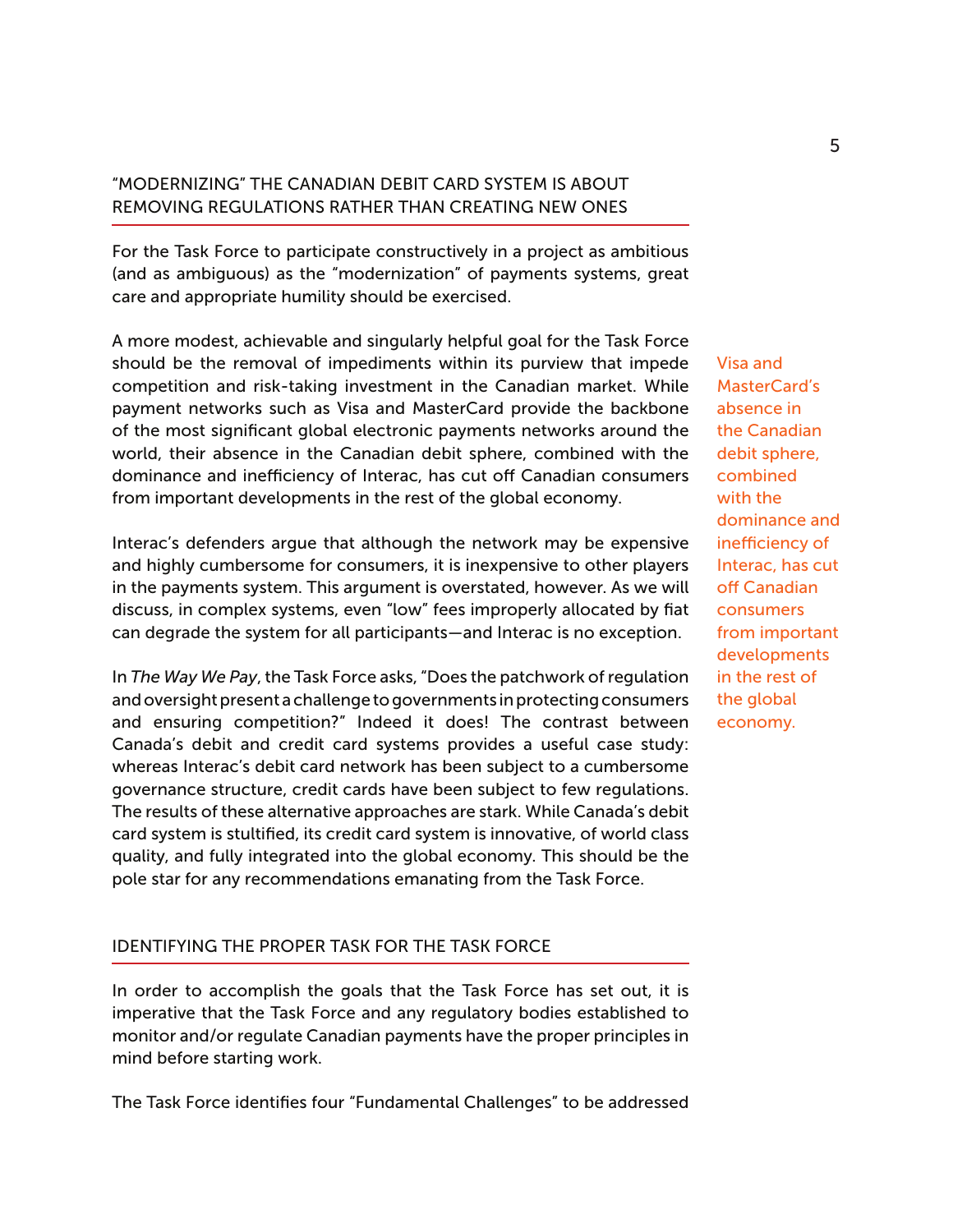for Canada to become a "payments leader"

- 1. Increasing fairness
- 2. Updating regulatory and governance structures
- 3. Improving security and privacy
- 4. Transitioning to a digital economy<sup>5</sup>

It is our view that this reflects a crabbed conception of payments systems and the Task Force's mandate—to provide "recommendations to the Minister of Finance to help guide the evolution of the payments system in Canada."6 Regulatory action should follow the identification of overall aims and the conclusion that a market failure exists and the conclusion that proposed regulation will improve results along the identified dimensions. The creation of a political governance framework is not an end in itself but instead just a vehicle for identifying and correcting market failures, where they exist.

Instead, we believe that the basic characteristics that a regulatory or governance overlay should seek to embrace are

- 1. Increasing efficiency
- 2. Minimizing political interference and the ability to use governance mechanisms to transfer economic rents ("Ensuring fairness," but not in the way the Task Force seems to mean it)
- 3. Facilitating dynamic competition
- 4. Facilitating innovation

In comparison, some of the Task Force's identified fundamental challenges are in our opinion mis-specified or outside the sphere of appropriate policy actions:

- The question of updating regulatory structures, for example, is mis-specified: the structure of regulatory governance should follow from substantive premises; it is not an equivalent activity or an end in itself.
- While online security and privacy are surely important issues, there is neither any strong indication that they are fundamentally threatened or singularly more important than a host of other important payment system attributes, nor does there appear to be any market failure in this realm (such as private actors within the

The creation of a political governance framework is not an end in itself but instead just a vehicle for identifying and correcting market failures, where they exist.

<sup>5</sup> The Way We Pay at 13.

<sup>6</sup> The Way We Pay at 5.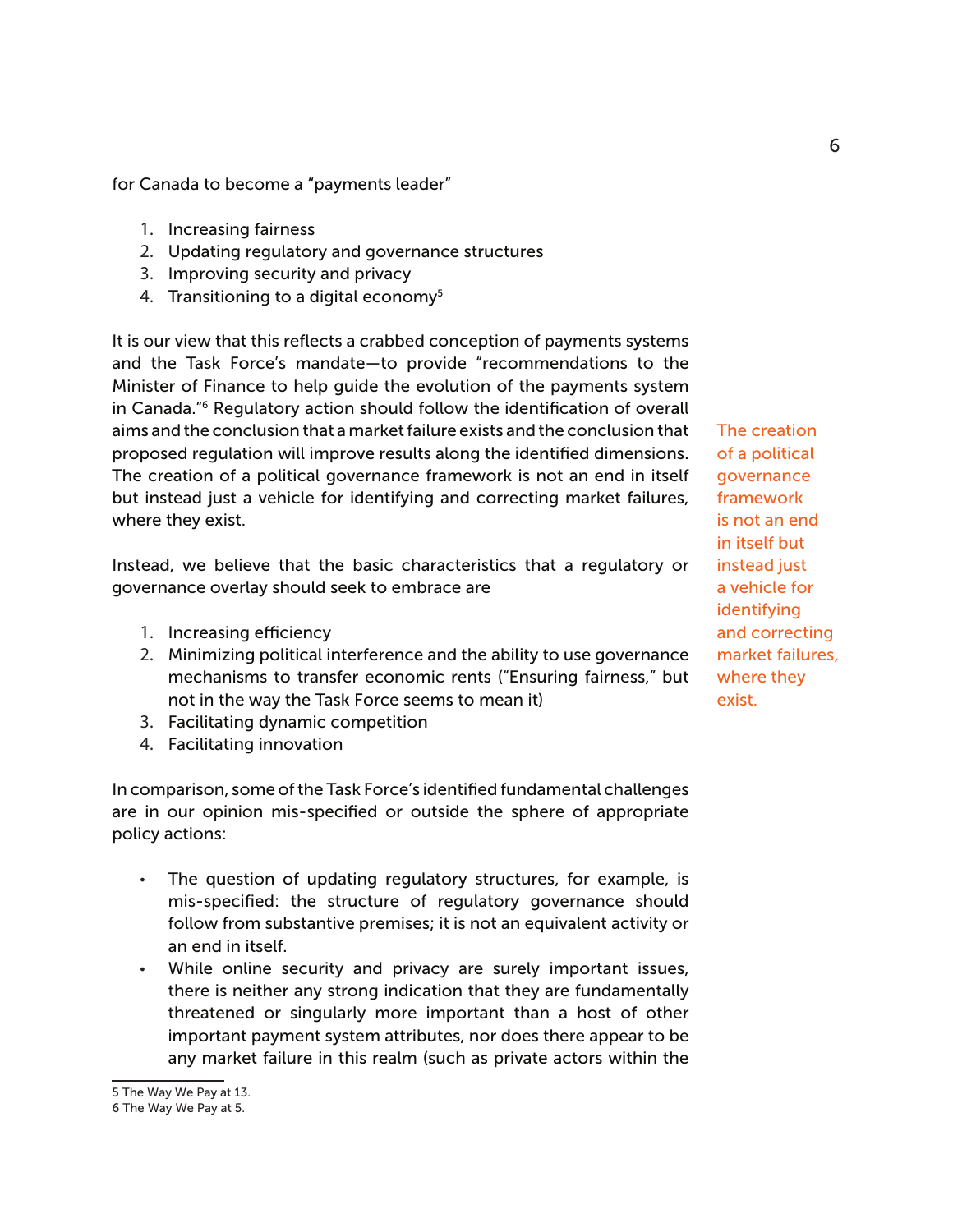system being unable or even under-incentivized to deal with the problems).7

- Moreover, both governance and security should properly be understood as a sub-set of both the efficiency and innovation of the system. Prioritizing these particular aspects of a successful payments system over others puts the cart before the horse and presupposes particular mechanisms for achieving overall aims rather than letting the means evolve once the aims are clear.
- Importantly, "fairness" as the Task Force seems to use the term is problematic. While there is nothing wrong with a regulatory framework that purports to promote fairness, the term must be defined very clearly and objectively. Otherwise, it can be used arbitrarily and there is a grave risk that it will be used to justify fundamentally unfair outcomes or provide cover for special-interest rent-seeking. Partial, incomplete or un-economic understandings of the term fairness can produce regulatory interventions aimed at ensuring fairness but which instead do precisely the opposite. Because notions of fairness are typically arbitrary, subjective, and prone to abuse and unintended consequences, regulators generally tend to avoid basing large-scale policy on subjective feelings of "fairness" as opposed to rigorous, objective economic analysis.<sup>8</sup>

In what follows, we briefly examine the four areas identified above that the Task Force (and the Department of Finance) should carefully consider before recommending or taking future action, or constructing new regulations or governance institutions. This short document is really a marker—an opportunity to lay out our most basic points at a high level of abstraction commensurate with the sort of skillful summarizing of complex and wide-ranging issues that *The Way We Pay* itself presents. We intend to flesh out these points in more rigorous detail in a longer followup paper to be released shortly. We hope and expect that this will be an ongoing conversation, and that as the Task Force's recommendations are finalized and as the Finance Minister (and other participants) begin to digest and possibly act on those recommendations, that our more detailed analysis will be duly considered.

While there is nothing wrong with a regulatory framework that purports to promote fairness, the term must be defined very clearly and objectively.

<sup>7</sup> The existence of a plethora of private companies offering verification and other privacy and security related services suggests that this is an area in which private parties are innovating solutions. There is a high likelihood that any government intervention would stymie this innovation.

<sup>8</sup> For example, is it "fair" that someone who is impatient to read a book must pay substantially more to buy the book than someone who is more patient and can wait until it comes out in paperback? Is that question subject to an objective answer?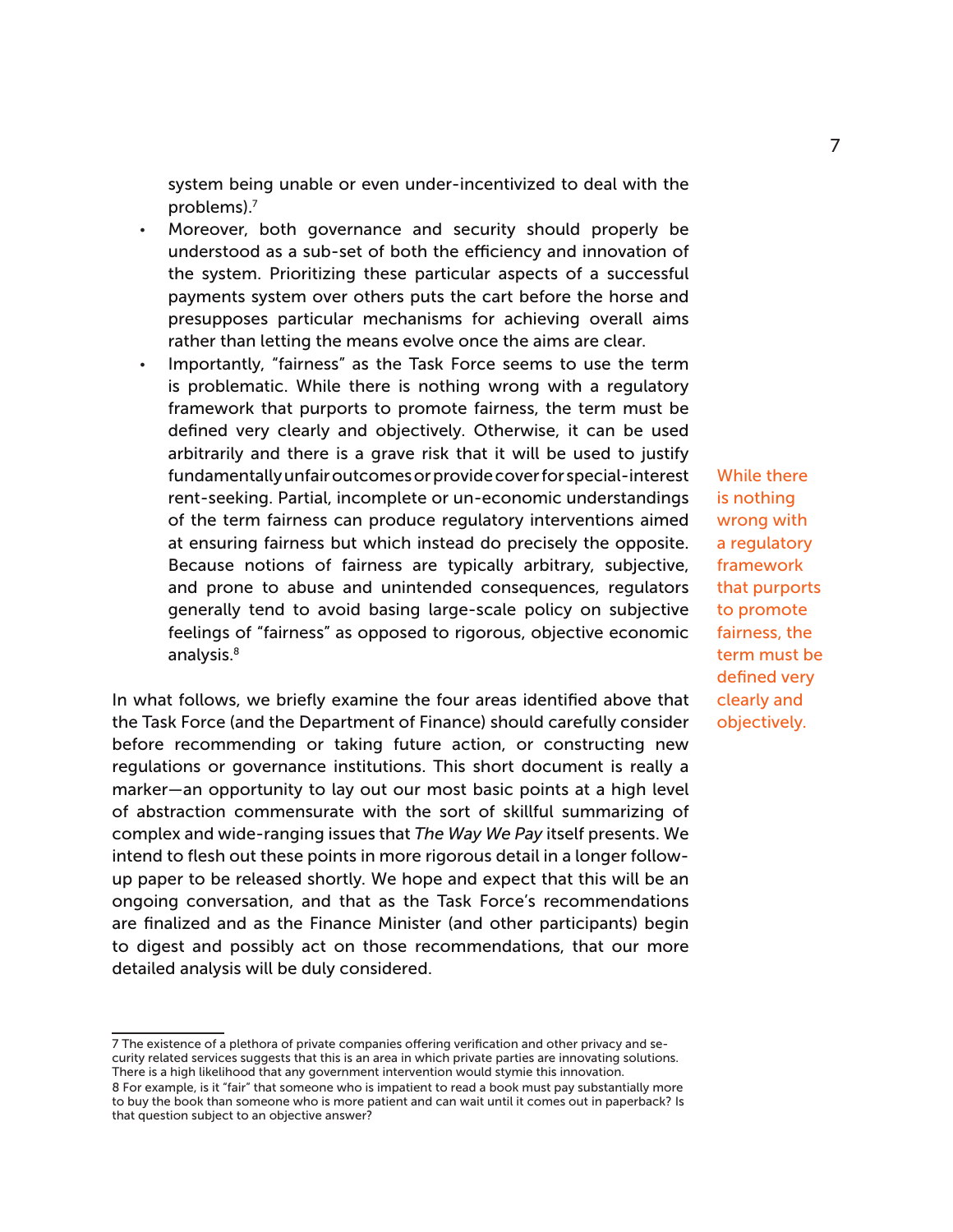#### Evaluating *The Way We Pay* and Applying the Proposed **FRAMEWORK**

#### *Efficiency Arguments and the Regulation of Payments*

The benefits to the Canadian economy of an integrated electronic payments system hardly need belaboring. Near ubiquitous ownership of payment cards by consumers and acceptance by merchants generate important benefits. For many merchants (especially online retailers), payment cards provide benefits other payment methods can't match, including, for example, instantaneous access to funds without the processing time, delay in clearance, physical limitations and nonpayment risk associated with cheques. One recent survey found that 40% of American merchants, including many national retailers, no longer accept cheques for payment from consumers.<sup>9</sup> Payment cards meanwhile also eliminate the costs of handling, storing, securing and transporting cash.10 While many transactions in the economy can be and are efficiently conducted with paper payments, it can hardly be doubted that payment cards offer unique and significant benefits, and that there is no justification for impeding their advance.

Payment cards also facilitate economic efficiency by relaxing liquidity constraints on consumers by enabling them to make purchases even when they lack immediate cash in their wallets (for example, to make purchases of goods when they are unexpectedly on sale), flexibility that benefits both consumers and merchants. An efficient, secure payment card network is also important for e-commerce and on-line shopping, and robust e-commerce can be especially valuable for small start-up businesses to get a leg up, providing the engine for economic dynamism.

The benefits to consumers of electronic payments are also manifest. Electronic payments relieve consumers of the risk and inconvenience of obtaining and securing cash, and widespread use of electronic payments also makes it easier for consumers to manage their finances by providing an itemized record of their purchases and to return defective or unsatisfactory products by creating an accessible record.

While every benefit comes with a corresponding cost—and the benefits of electronic payments are no exception—the global, widespread use and

An efficient, secure payment card network is also important for e-commerce and on-line shopping, and robust e-commerce can be especially valuable for small start-up businesses to get a leg up, providing the engine for economic dynamism.

<sup>9</sup> *See* Ed Roberts, *Average Account Overdraft Is \$40, but Total Cost is \$58, Study Finds*, Credit Card Management (Aug. 22, 2011).

<sup>10</sup> *See* Todd J. Zywicki, *The Economics of Payment Card Interchange Fees and Their Regulation* (June, 2, 2010) *available at* http://laweconcenter.org/images/articles/zywicki\_interchange.pdf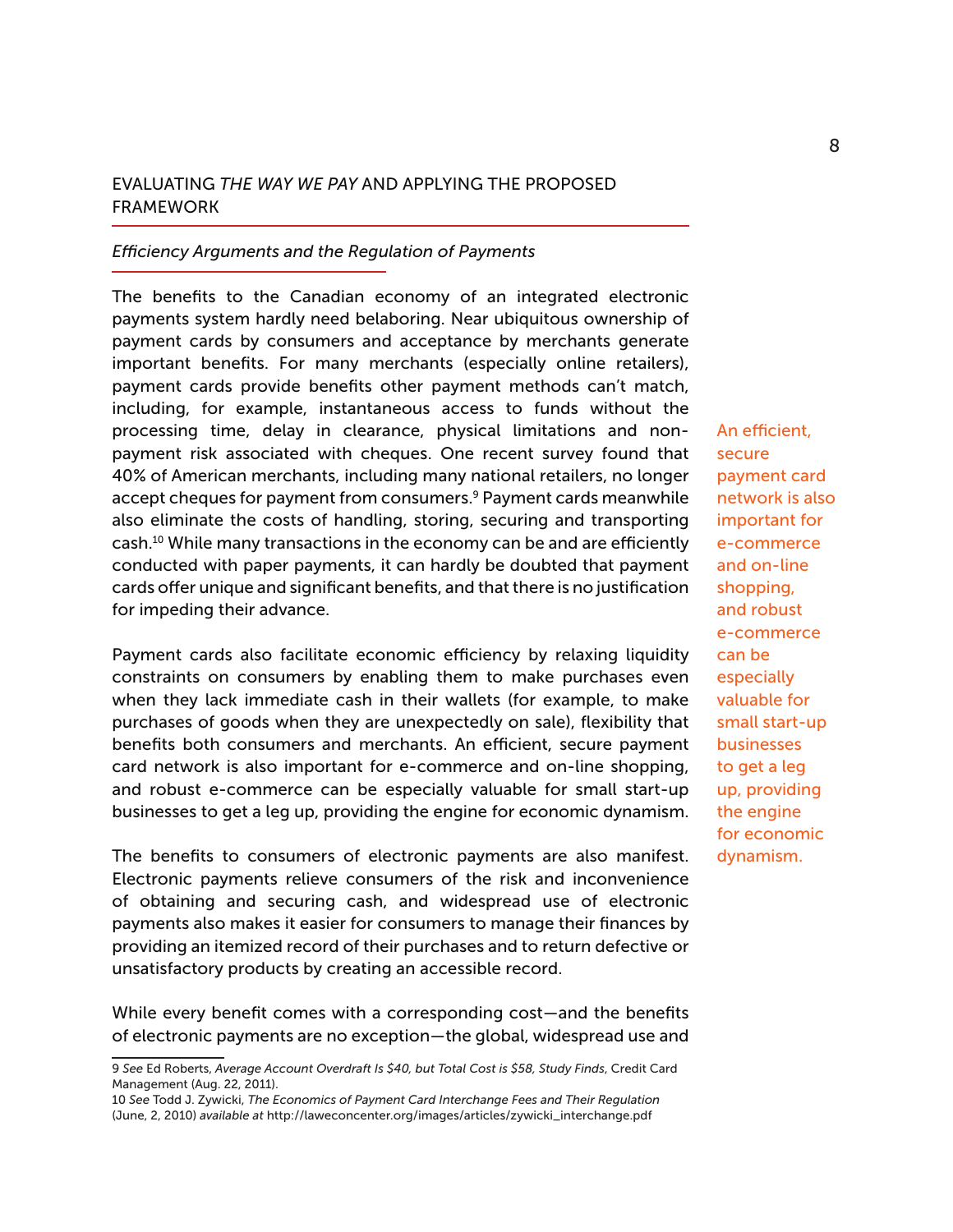acceptance of payment cards, and especially debit cards, suggests that their benefits outweigh their costs, and the continuing substitution away from paper payments and into various electronic payments suggests that their net benefits outweigh those of their paper alternatives, as well. But as a result of its sometimes balkanized and, in important respects, underdeveloped debit card system, however, Canadians do not enjoy some of the benefits taken for granted elsewhere in the world.

Two culprits can help explain this state of affairs: the Consent Order and the governance framework. As argued earlier, the Consent Order has stifled innovation in the debit card market and may have hampered competition from other payment networks. And the governance framework has failed to provide the necessary incentives for market participants to invest in technologies needed to facilitate electronic invoicing and payments (in particular to overcome current information limitations associated with Canada's Large Value Transfer System (LVTS)).

#### *Efficiency and the Complexity of Two-Sided Markets: The Difficulties of Intervention*

Understanding the efficiency analysis of payment systems as well as the challenges of regulating to increase efficiency begins by recognizing that the purpose of payment systems is to coordinate the interactions of two groups of market participants, buyers and sellers, like a language that enables the two parties to communicate. Such systems are sometimes referred to as "two-sided markets"11 and are ubiquitous in the economy.

Shopping malls, for example, are two-sided markets in that they provide a platform to facilitate the interaction of consumers and retailers. Newspapers offer another example, with the paper itself (and/or its website) acting as a platform for the interaction between advertisers and consumers. In the case of payment cards, the larger the number of merchants who accept a particular card, the more attractive that payment form will be to consumers and the more likely they are to hold such a card, which in turn makes the card more attractive to merchants.

Pricing in two-sided markets tends to be complex because of the need to balance the aim of expanding the number of participants with the need to provide value to individual participants.

The purpose of payment systems is to coordinate the interactions of two groups of market participants, buyers and sellers, like a language that enables the two parties to communicate.

<sup>11</sup> Jean-Charles Rochet and Jean Tirole (2003). *Platform Competition in Two-Sided Markets*. Journal of the European Economic Association, 1(4): 990-1029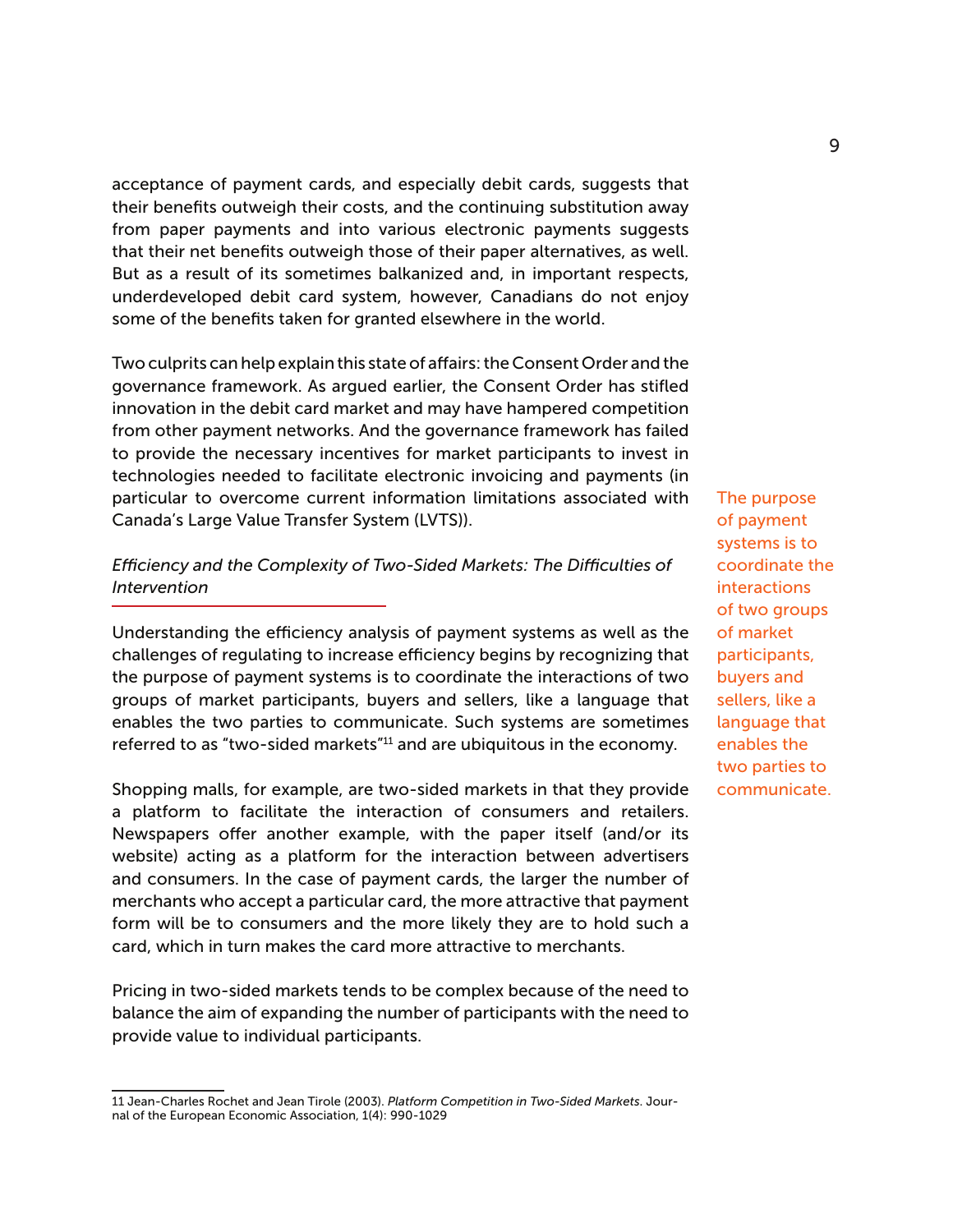In two-sided markets cross-subsidies both between the groups on the two sides of the market, as well as within various sub-groups on either side of the market, are common—if not essential to their functioning. Thus, for example, advertisers pay a large proportion of the cost of producing newspapers; they "subsidize" the readers in order to increase the number readers (to them, potential customers) they reach. Everybody wins.

Similarly, cross-subsidies among consumers are also common. For example, in the United States convenience stores often charge low price markups on milk to draw consumers into their stores, and then charge high markups on discretionary products such as candy bars. This pricing strategy essentially has those consumers who buy candy bars "subsidize" those who only buy milk. Yet this differential pricing is recognized as an inherent part of the process of maximizing the overall value of the "convenience store system." Moreover, this differential pricing and crosssubsidization is completely voluntary—no one is forced to buy candy bars—but everyone who buys them presumably benefits from so doing.

Efficient pricing in a two-sided market, therefore, requires a delicate balancing of the various prices charged to different actors in the market: price the milk too low relative to the candy bars and all you sell is milk at an unsustainably low price because it is not subsidized by candy bar profits. Moreover, the efficient price is likely to vary over time according to developments within the market and in related markets.

Unfortunately, even leaving aside problems of political rent-seeking and special-interest influence, it is highly unlikely that even the most earnestly-motivated economic central planner will be able to know the "right" combination of price and product attributes for payment cards in the economy.

With respect to payment cards and any other payment device, this balancing is typically done through the interchange fee, which mediates the relationship between consumers (or their banks) and merchants (or their banks) across the payment card network. It is very difficult to establish as a matter of economic theory the optimal interchange fee at any given time. A review of the theoretical economic literature reveals no consensus on whether current fees are too high, too low, or just right, once all social costs and benefits are taken into account, nor is there a consensus that there is even a market failure to be addressed.12

A review of the theoretical economic literature reveals no consensus on whether current fees are too high, too low, or just right, once all social costs and benefits are taken into account, nor is there a consensus that there is even a market failure to be addressed.

<sup>12</sup> As several U.S. Federal Reserve economists observe, "The conclusions of the theoretical literature [on interchange fees] vary substantially depending on the assumptions underlying the models. Assumptions about the degree of market power for acquiring banks, issuing banks, merchants, or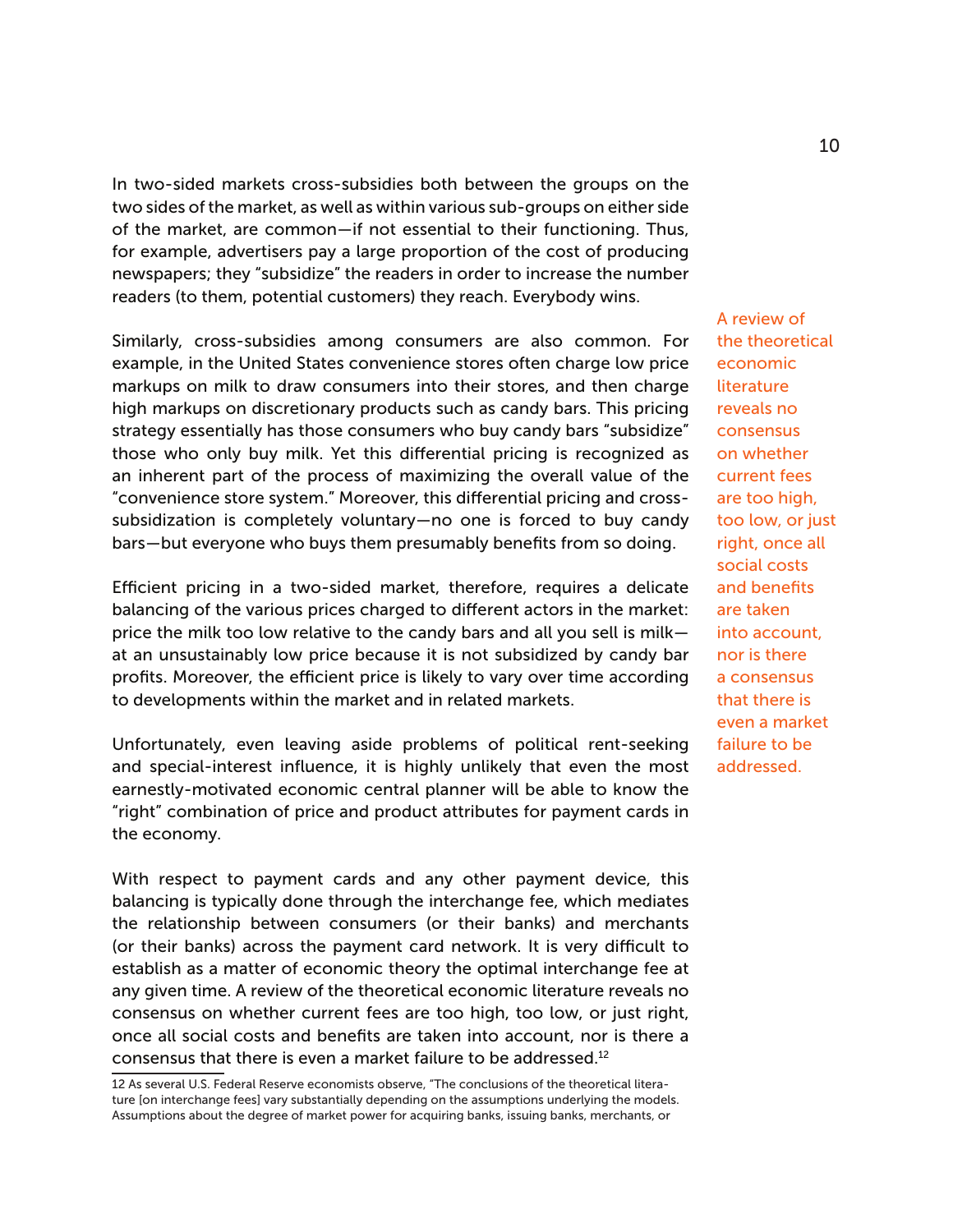More generally, there simply is no consensus that permitting interchange rates and other terms and attributes of payment cards to be set by market forces will produce a market failure. Indeed, establishing efficient prices in a highly dynamic and evolving market is generally thought to be exactly the type of situation most conducive to market competition, as experimentation and free choice will enable market actors to discover the best set of prices through the market process and to adjust as circumstances change.

What does seem clear and important for the Canadian experience is that any attempt to interfere with the setting of interchange fees can have unintended, deleterious consequences. Further, it also seems obvious that Canada's economy would benefit from increased market experimentation that might allow alternative pricing and price-value combinations to arise in the market.

#### *Fairness, Properly Understood, in the Regulation of Payments*

If the case for intrusive regulation of payment card networks on efficiency grounds is weak, the case for regulation on the grounds of purported "fairness" is weaker still. The criteria of fairness invoked in *The Way We Pay* is not specified, but it appears that it might be a mixture of two concerns: first, that pricing that does not reflect underlying marginal cost is somehow unfair to merchants; and second, that there is an unfair crosssubsidization among various identifiable classes of consumers.

Neither argument is, in our opinion, well-grounded. Nor, even if fairness could be rigorously defined in theory, is there any reason to believe that political intervention would effectively rectify those concerns in practice.

#### *Fairness as Marginal Cost Pricing*

The marginal cost pricing criteria of fairness is misguided for several reasons.

First, as noted above, payment cards are two-sided markets. In two-sided markets there is no reason to believe that the prices charged should necessarily reflect the marginal cost imposed by various actors in the system.<sup>13</sup>

The proper criterion for evaluation is not the relationship between marginal cost and price but whether the actors within the system are receiving greater benefits than the price that they pay.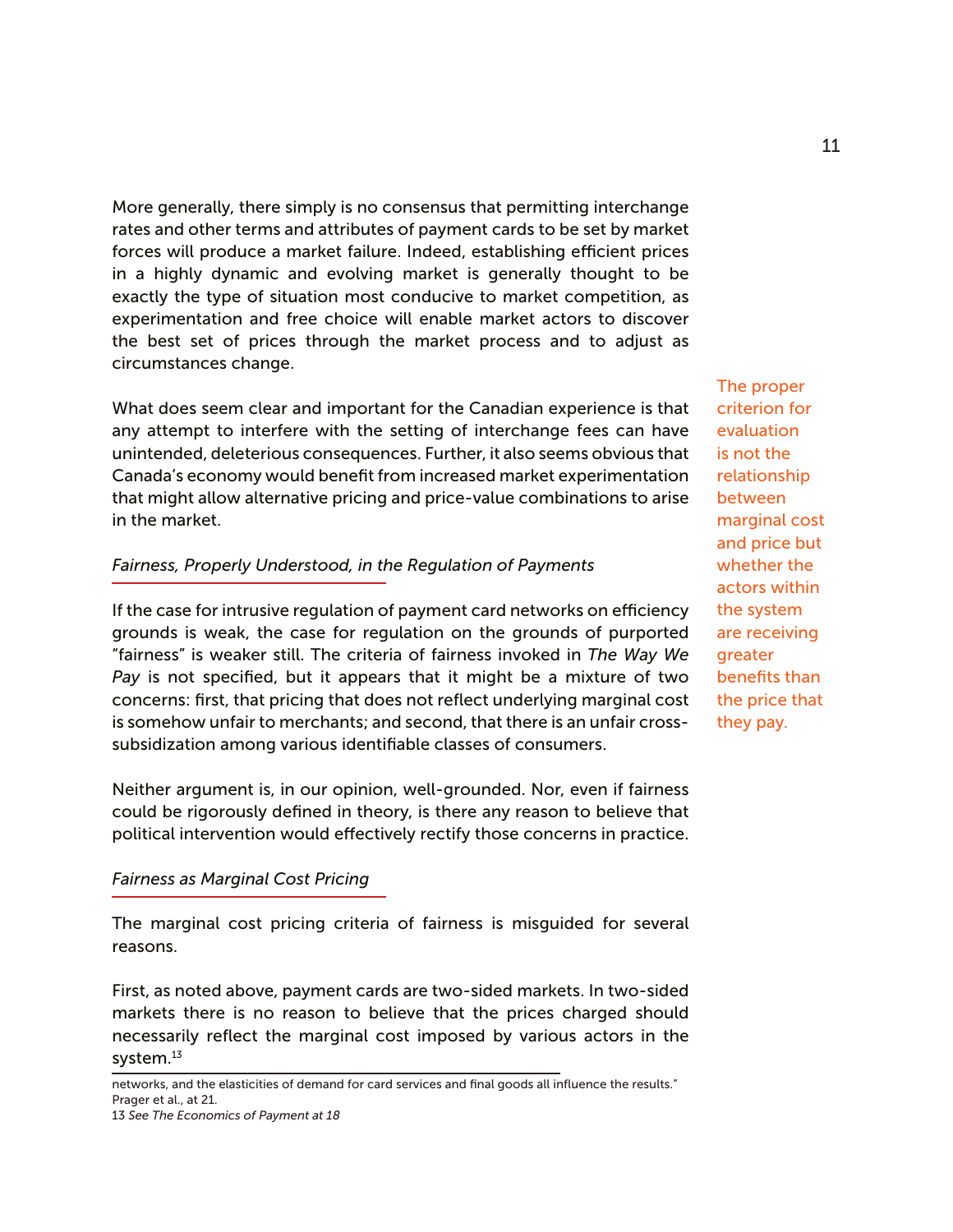For example, there is no reason to intervene politically to rectify "unfair" newspaper pricing simply because advertisers subsidize newspaper readers and pay more than the marginal cost of printing ads. It is equally nonsensical to condemn Adobe because those who pay to purchase Adobe Writer (at a price considerably above the marginal cost of approximately \$0 to produce a copy of the software) to create pdf documents subsidize those who use the free Adobe Reader to read those documents. In each of these cases, the prices charged to individual actors in the system are not related in any natural way to their underlying marginal costs because the function of price in these examples is far more complex than mere cost recoupment.

Second, as these examples illustrate, what truly matters is the overall benefits created by the platform for all of the actors that access it. In that sense, the proper criterion for evaluation is not the relationship between marginal cost and price but whether the actors within the system are receiving greater benefits than the price that they pay. Thus, for example, there is nothing incongruous in the idea that newspaper readership might rise, thereby reducing the marginal cost of newspaper production, but that the price of advertising might actually rise as the marginal cost of production falls if the benefit increases.

Third, in a two-sided market, declaring one allocation of cost to be intrinsically "unfair" implicitly suggests that some other allocation of cost can be known to be "fair." But where costs are reciprocal—i.e., arise only from the interaction of both parties agreeing to use a certain type of payment—there is no valid basis a priori for believing that one allocation of costs is more or less "fair" than any other; both parties are voluntarily engaging in exchange that is presumed to be mutually beneficial, whatever the precise allocation of fees. With payments in particular, both merchants and consumers know before transacting what their costs will be (at least at a general level), and it is not clear that there is any reason to substitute a third party's judgment for their own.

Finally, and importantly, marginal cost pricing begs the question of which party should bear the fixed costs of constructing and maintaining the network from which they all benefit—a question left unaddressed, for example, by the U.S. Federal Reserve Board's implementation of the Durbin Amendment.14

<sup>14</sup> *See* David W. Kemper, *Testimony before the Subcommittee on Financial Institutions and Consumer Credit of the Committee on Financial Services United States House of Representatives,* (Feb 17, 2011), *available at* http://www.aba.com/aba/documents/press/KemperInterchangeTestimony021711.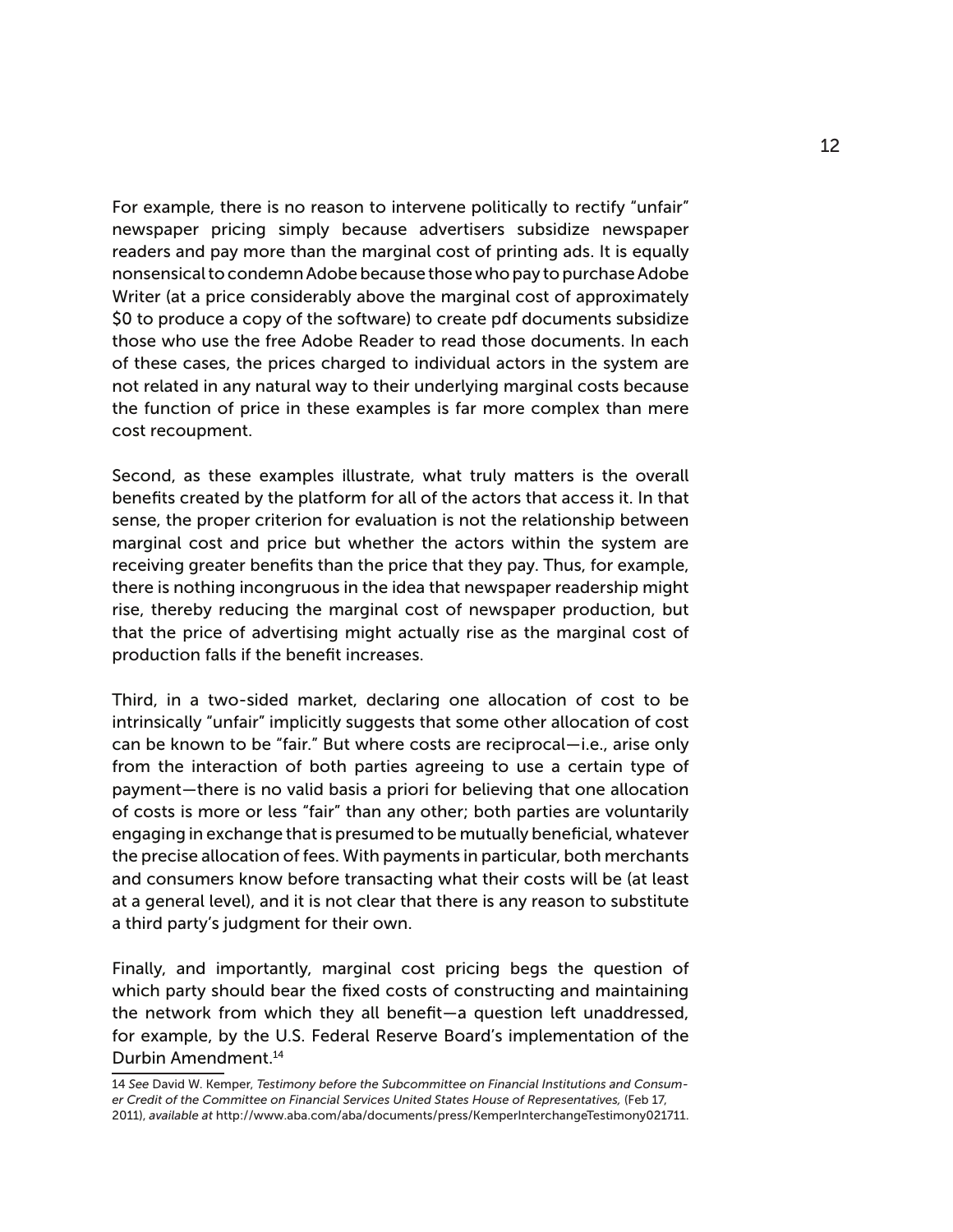#### *Fairness as "Just" Distribution Among Consumers*

Thus, the idea that there exists some valid criteria for measuring the "fairness" of various allocations of costs of payments between consumers and merchants is fundamentally misguided. But perhaps even more important, the idea that we have a firm grasp on the actual incidence of costs and benefits in such a complex system sufficient to quantify the allocation (let alone the fairness) of costs is problematic.

As we have noted, it is important to understand the dynamics and underlying economics of a market before intervening. It is often the case that even well intentioned regulations end up having unanticipated consequences, precisely because regulators insufficiently consider the full complexity of the market being regulated (or else because the market being regulated is so complicated that even careful consideration necessarily yields insufficient understanding).

Central to an appreciation of the complex dynamics of payment markets is an understanding of the various moving parts and their interactions. It is well understood that the four-party system incorporates a web of connections among consumers, merchants, acquiring banks, issuing banks and networks. But, unfortunately, the full implication of this interconnectedness is often overlooked. As a result, claims about both the fairness of the system and the ability of any particular intervention to improve it are tenuous, at best.

But any understanding of how costs and benefits are really allocated in complex networks requires, at minimum, an understanding of the extent of pass-through and the importance of cross-subsidies.

#### *Pass-Through*

We begin by stressing the obvious: that parties in the whole range of relationships inherent in the payment network can (and do) adjust both prices and services in response to exogenous (i.e., arriving from outside the relationship) changes (like a cap on interchange fees, for example).15 Changes in interchange can't be viewed in isolation, and it is essential to have a sense of how the loss (or gain) of revenue from a reduction (or

But any understanding of how costs and benefits are really allocated in complex networks requires, at minimum, an understanding of the extent of passthrough and the importance of crosssubsidies.

<sup>15</sup> *See* Evans & Mateus*, How Changes in Payment Card Interchange Fees Affect Consumers Fees and Merchant Prices: An Economic Analysis with Applications to the European Union (June 27, 2011), available at http://papers.ssrn.com/sol3/papers.cfm?abstract\_id=1878735*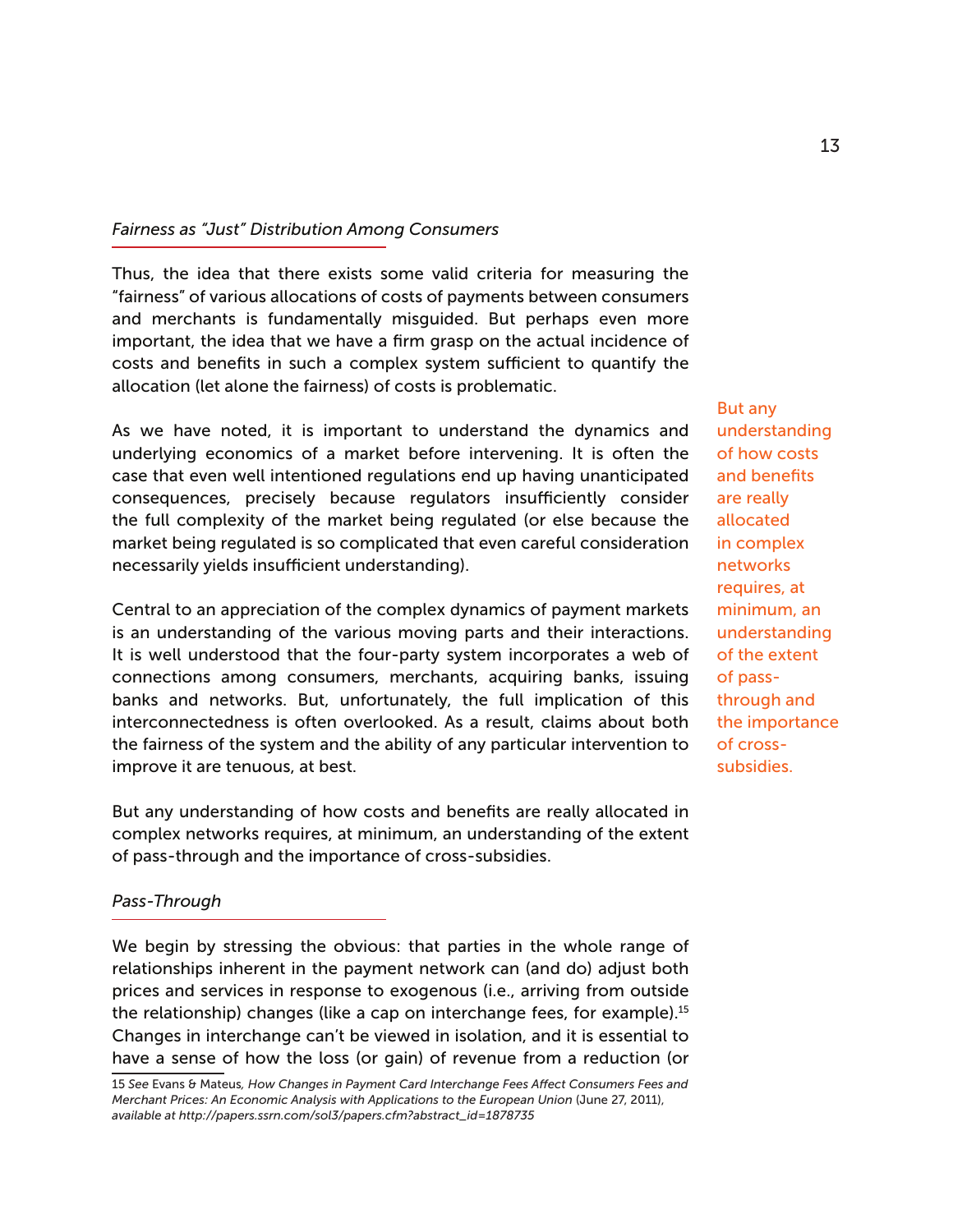increase) in interchange by issuing banks, for example, may be passed on through other means to consumers. Thus:

- Some cardholders and some merchants (to say nothing of others outside the four-party system) are borrowers from both acquiring and issuing banks and the terms of these relationships may be affected in unexpected and/or undesirable ways by banks' cost of capital going up from a reduction in interchange.
- Some of these borrowers borrow in the form of revolving credit, and the terms of these arrangements, including the willingness of banks to issue credit to risky (read: poorer) applicants, may be affected by banks' other sources of revenue and risk exposure changing.
- Some of these same participants are shareholders in those banks, and some consumers and banks are shareholders in merchants' companies, and these relationships and each party's respective wealth will be affected by banks' and merchants' revenues or costs—and thus profits—going down (or up).
- Moreover, cardholders very often interact with each other, and merchants with consumers, through cash and cheque transactions, and the relative cost of these transactions will be affected by changes in other payment network relationships.

The most important determinant of the extent of the effect on these relationships from a change in the interchange fee (or any cost) is the extent of "pass-through"—the extent to which changes in costs to merchants and banks are absorbed by them or shared with their customers.16 The degree of pass-through will be a function of the relative degree of competition in the various markets as well as other factors. Less-competitive industries and smaller cost savings are less likely to be passed through to customers (whether merchants (from banks) or consumers (from merchants and banks)) than the opposite.<sup>17</sup>

On average, according to a recent paper by David Evans and Abel Mateus, the rate of pass-through is about 50%, meaning competition induces retailers (whether banks or merchants) to pass on only about half of their cost savings (or increases) and to pocket the rest as windfall profits (or losses). At the same time, studies demonstrate that even this pass-through

<sup>16</sup> Evans & Mateus at 12 ff.

<sup>17</sup> *See* David S. Evans, Robert E. Litan, and Richard Schmalensee, *Economic Analysis of the Effects of the Federal Reserve Board's Proposed Debit Card Interchange Fee Regulations on Consumers and Small Businesses* (Working Paper, Feb. 22, 2011), *available at* http://papers.ssrn.com/sol3/papers. cfm?abstract\_id=1769887.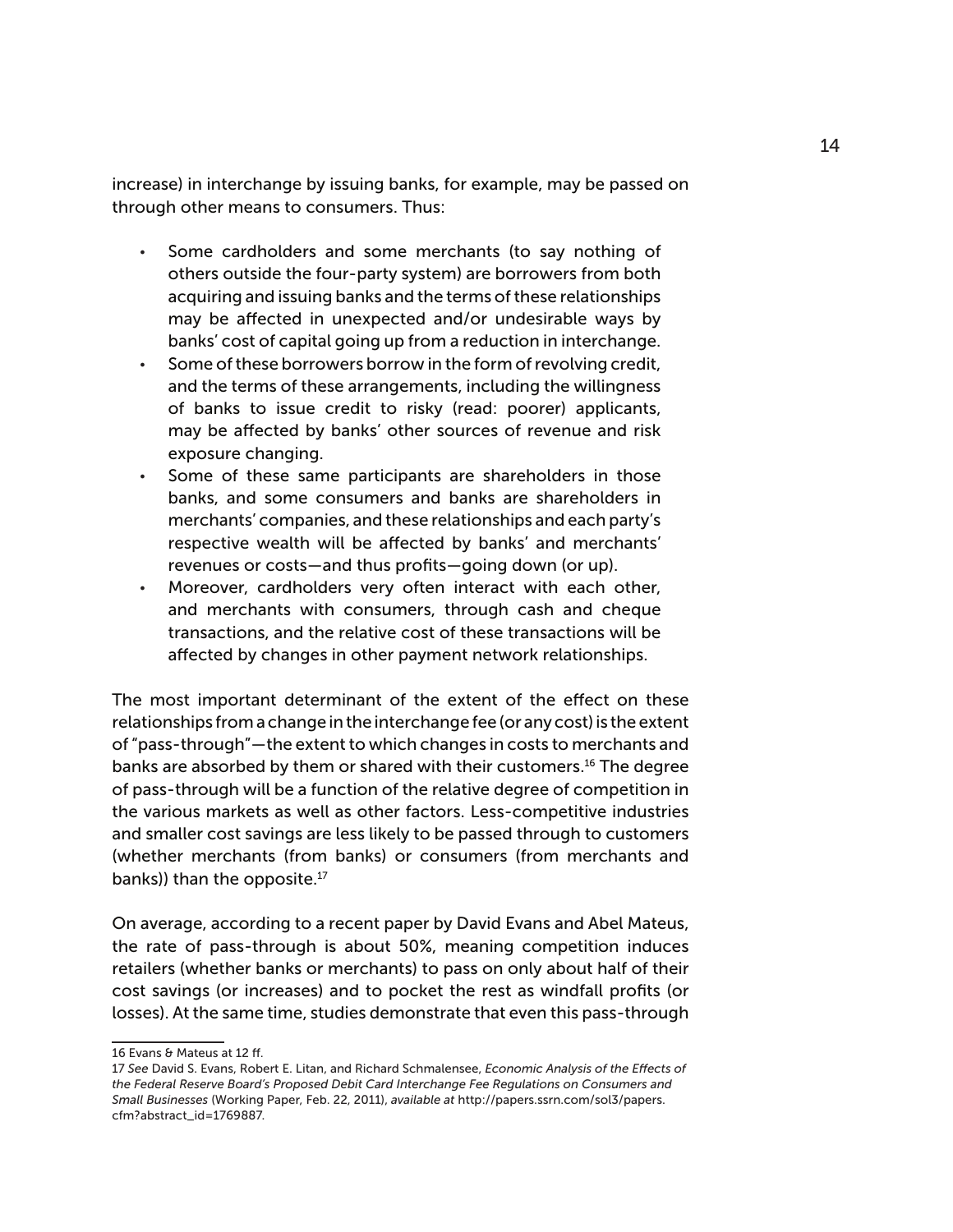is not immediate, and prices tend not to change at all for a year or more following a cost change.18 In addition, the overall effect on consumers (and the overall cost saving for merchants) will depend on the relative mix of debit, credit and cash payments for every merchant in the economy, as costs savings would arise only from transactions that would have incurred an interchange fee—by no means all transactions.19

Measuring pass-through in general, and specifically for each industry, is an exceedingly complex—but essential—task for understanding the consequences of payment system regulation. Knowing, in other words, whether a reduction in a merchant's interchange fee by 50% will result in 0%, 20% or 100% of that reduction being passed on to consumers in the form of lower prices (and when this might happen) is essential to understanding the resulting distribution of costs. Unsupported, blanket claims uninformed by a rigorous pass-through analysis should be disregarded.

But whatever the specifics, pass-through cannot be expected or assumed in most conditions, and analyses that explicitly or implicitly assume otherwise (often because the assumption makes the calculation much easier) are problematic.

#### *Cross-Subsidies*

It should not be surprising that cross subsidies (say, from cash-paying consumers to rewards card holders) persist and are perfectly consistent with—even necessary for—a well-functioning payments system. As we have discussed, cross-subsidies among consumers are ubiquitous in a wide range of well-functioning markets. To seize upon one purported subsidy out of the countless cross-subsidies among various consumers in dynamic economic markets and derive implications from it defies any coherent regulatory logic. To some extent this is a sub-species of a problem we have repeatedly flagged—the problem of excessive focus on specific costs of a payment system to the exclusion of consideration of the overall value of the system.

The problem of assessing the full effect of interchange fee price controls—and the risks inherent in pursuing an amorphous fairness

<sup>18</sup> Evans & Mateus at 15-16 and Appendices A & B.

<sup>19</sup> For example, as a fraction of annual gross revenue, debit cards accounted for 26 percent of transactions in Canada in 2006. Arango & Taylor, Merchant Acceptance, Costs and Perceptions of Retail Payments, Bank of Canada Discussion Paper (2008), available at http://www.bankofcanada. ca/wp-content/uploads/2010/01/dp08-12.pdf.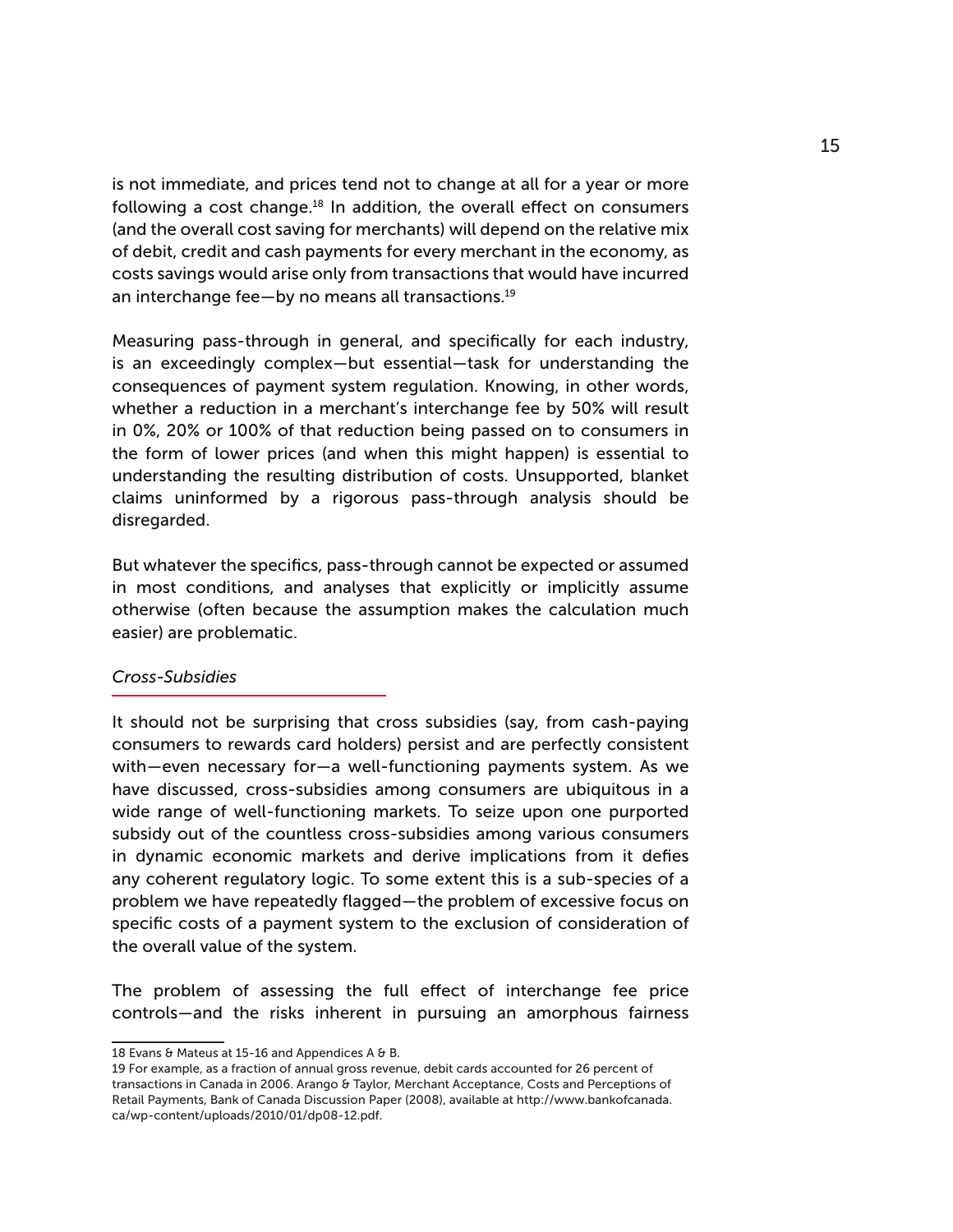standard—is illustrated by the Federal Reserve Bank of Boston study featured prominently in *The Way We Pay*. 20 The study is cited for the proposition that lowering interchange fees would increase social welfare and fairness by transferring wealth from card-paying households to cashpaying households and from high-income households to low-income households. In essence, the study claims that (a) because merchants charge all consumers the same price; and (b) because merchants pass-through to consumers the full cost of interchange fees (100% pass-through) in their retail prices; then (c) cash consumers (who are, on average, likely to be poorer than credit card consumers) subsidize credit card consumers (the relatively wealthy) because credit-card consumers don't bear the full cost of their transactions and cash customers pay more than the direct cost of theirs. Moreover, (d) the interchange fees thus charged by merchants to their consumers and ultimately passed along to issuing banks pay for the expensive rewards programs that issuers use to attract high-value consumers. And since these cardholders also tend to be wealthier than cash- and non-rewards-card-paying consumers, the regressive transfer is exacerbated.

Unfortunately, the study bases its conclusions on a set of unrealistic and counter-intuitive assumptions that render its conclusions suspect:

- 1. First of all, the paper assumes that interchange pays directly for card rewards, even though the direct relationship between the two is simply made up by the authors; there is no actual business (that we know of) or economic connection between the two.
- 2. Moreover, and as we have noted, pass-through is never 100%.
- 3. As we have also cautioned, the paper fails to assess the value of the system (and thus share of that value enjoyed by poorerand cash-paying consumers) and thus presents an incomplete accounting. Recall that everyone involved is a voluntary participant in transactions mediated by payment card networks with myriad alternate payment choices (including refraining from transacting at all) available. Each must be realizing value for himself—and is unmoved by the "unfairness" of other participants also receiving value, possibly even greater than theirs.
- 4. Finally, by prescribing the reduction or elimination of interchange as a solution to the problem, the paper fails to account for the

Neither form of "fairness" argument provides a persuasive foundation for political intervention.

<sup>20</sup> *The Way We Pay* at 14. The Study is Schuh, Shy & Stavins, *Who Gains and Who Loses from Credit Card Payments? Theory and Calibrations* (August, 2010). The authors have since updated their study, but because the version endorsed by The Way We Pay is the older version, we stick to analyzing only that paper here. The results in the new version are subject to most of the same criticisms offered here of the original version.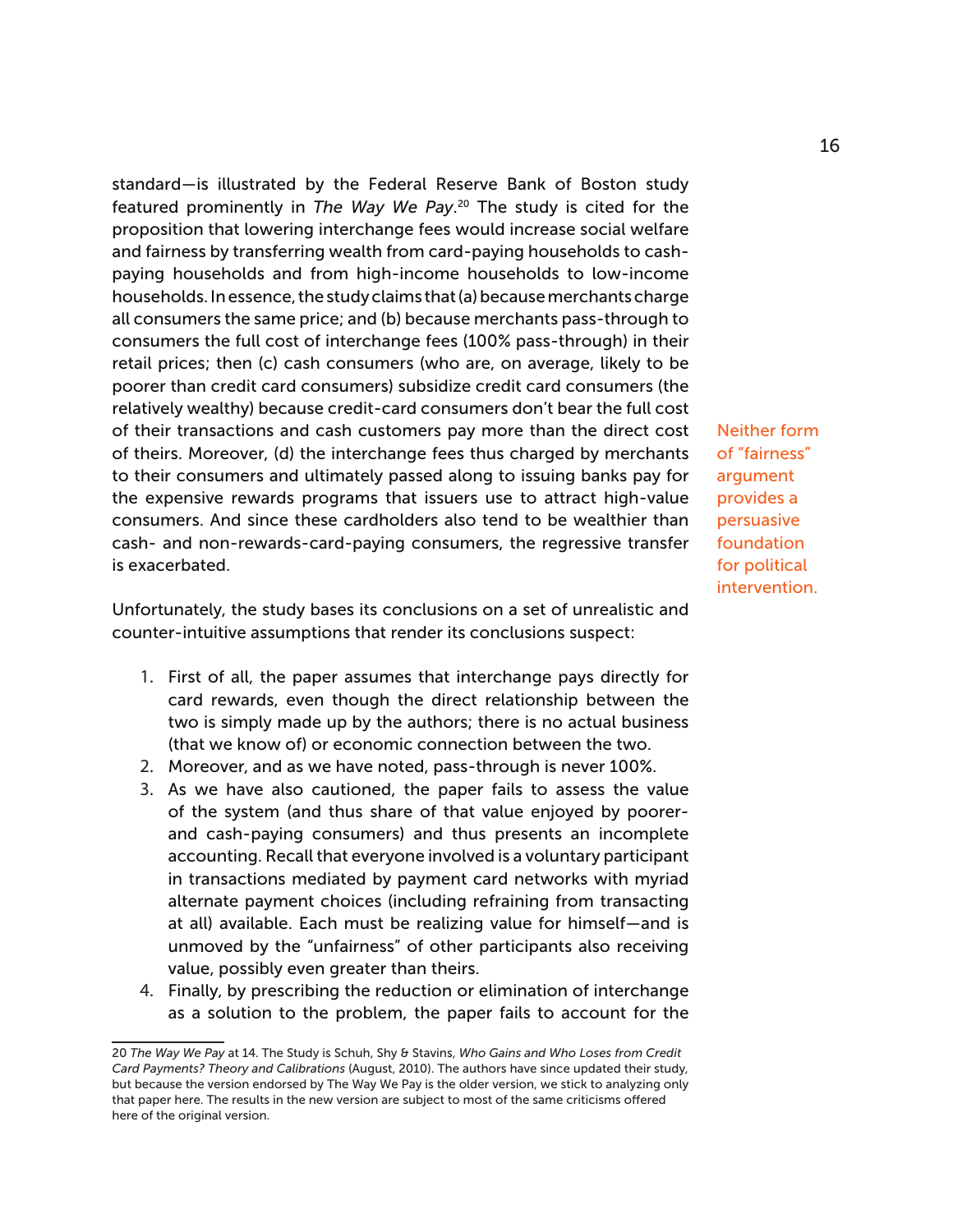other ways costs may be imposed (e.g., through higher interest rates, lower risk-taking, annual fees, etc.) in response.

The point, illustrated by the Study's discussion but made throughout our discussion in this paper, is that cross-subsidies, properly accounted for and in voluntary markets, are simply not a source of concern.

Thus neither form of "fairness" argument provides a persuasive foundation for political intervention. Unless there is still some other unexpressed but nonetheless cogent fairness argument that the Task Force has in mind, we urge the Task Force to eliminate the use of "fairness" as a criteria for formulating payments systems policy. At the very least, we urge that any such criteria be made express, well defined, narrowly-tailored, and objective in nature, in order to reduce the mischief of self-interested interest groups and other parties in seizing upon it as a basis for policy.

### *Ensuring that Regulation Does Not Impede Entry and that it Fosters Competition*

Innovation is important for the continued development of payment systems. As highlighted in the Task Force's report and as documented herein, however, Canada is falling behind in adopting new technologies.

Why is Canada failing behind? As argued above, the best way to ensure that Canadians can enjoy the payment methods that best serve their needs is to ensure that we have a competitive marketplace supported by a legislative, regulatory and governance framework that doesn't interfere with the marketplace but rather sets the basic ground rules for market participants.

As things stand, however, there are important hurdles and regulatory difficulties that impede competition in the Canadian payments market. First, there is no level playing field among market participants. Regulations are not applied evenly among different payment networks, with some networks facing greater regulatory hurdles in bringing new technologies to market, for example. Interac transactions clear and settle through the Automated Clearing Settlement System and are therefore subject to the CPA's rules and standards, while other networks are not. For Interac, the development of new payment methods and technologies such as mobile payments may require the development of new CPA rules and standards, which are subject to an extensive internal and external consultation

The task force's recomendations should stress the need for regulations not to impose unnecessary delay in bringing new payment products and services to market.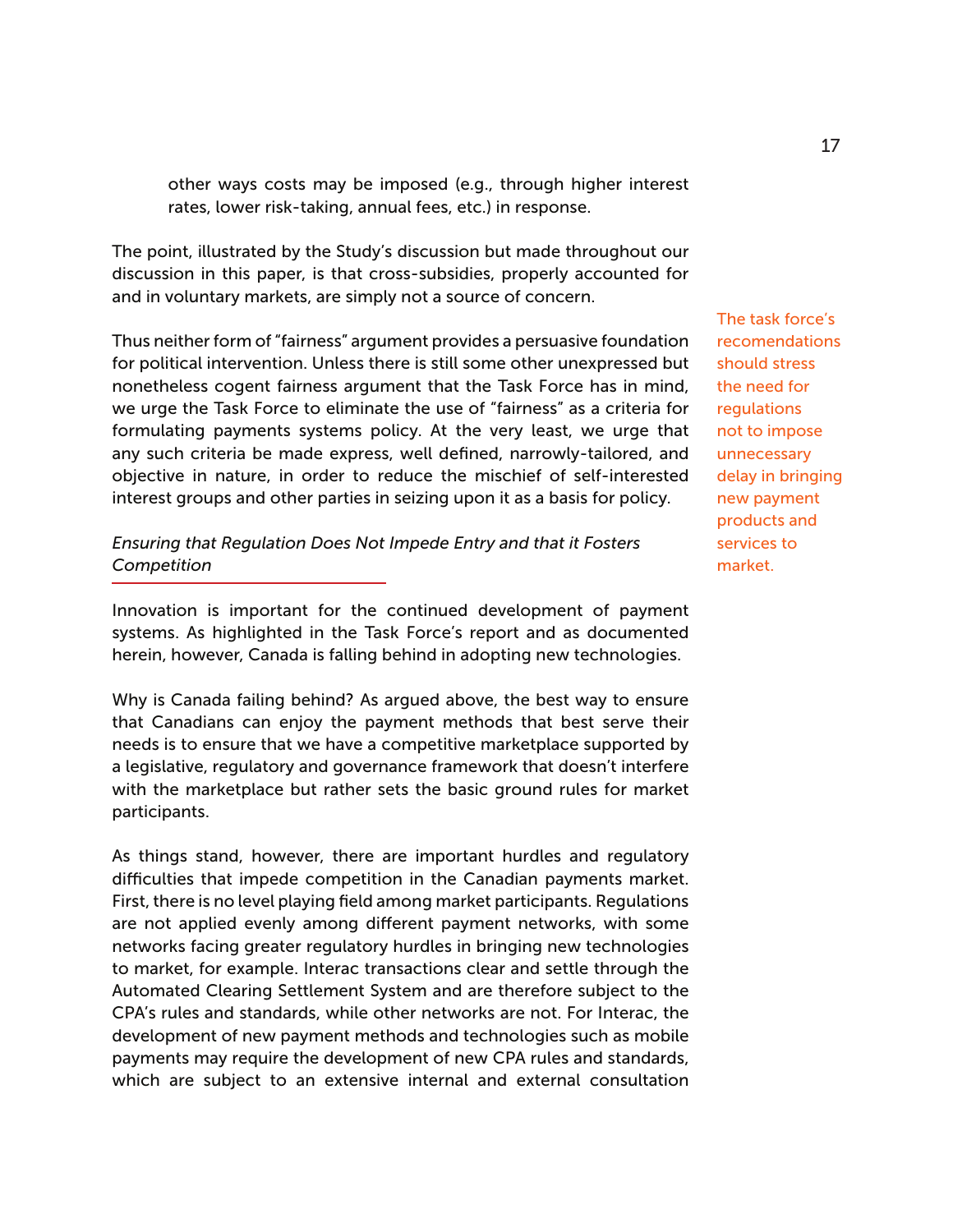#### process.21

These regulations slow down the introduction of new payment methods. As a general objective, all payment networks should be subject to broadly similar rules and standards while taking into account the particular circumstances under which they operate. At a minimum, the task force's recommendations should stress the need for regulations not to impose unnecessary delay in bringing new payment products and services to market.

As noted, Interac currently suffers from a lack of investment in new technologies.22 If it is to be able to compete more effectively with other payment platforms, it requires better access to capital. That is only likely to happen if it is allowed to compete on a for-profit basis, freed from the shackles imposed by the Consent Order. While it is ultimately the purview of competition authorities to make changes to the Consent Order, we believe that the Task Force should emphasize the need for market players to be able to compete on an equal footing to ensure effective competition among them.

Further, the government should refrain from imposing unnecessary restraints on the type of arrangements these networks can make with other players in the payments sphere. More specifically, limitations with respect to so-called co-badge cards imposed by the code of conduct represent an unnecessary and harmful limitation on the efficient functioning of the payments market.<sup>23</sup> In effect, the ban makes the entry of new networks very difficult because new networks will have to convince financial institutions to issue more than one debit card to their customers (a move that may be resisted for fear of confusing their clients) or to change networks altogether. Competition and innovation invariably suffer, and so do all Canadians.

A better route would be to have a payments system where all payment networks are able to compete freely, full stop. The government may wish to set some ground rules, as it has done in the code of conduct regarding transparency and disclosure. But ultimately market forces and innovation should shape the future of the Canadian payment system, not the government, and the Task Force should therefore avoid leaning **Ultimately** market forces and innovation should shape the future of the Canadian payment system, not the government, and the Task Force should therefore avoid leaning towards a more directive approach.

<sup>21</sup> *The Way We Pay* at 9.

<sup>22</sup> *See* Philippe Bergevin, *Change is in the Cards: Competition in the Canadian Debit Card Market*, C.D. Howe Institute Backgrounder No. 125 (Feb. 2010).

<sup>23</sup> The code of conduct demands that "Competing domestic applications from different networks shall not be offered on the same debit card".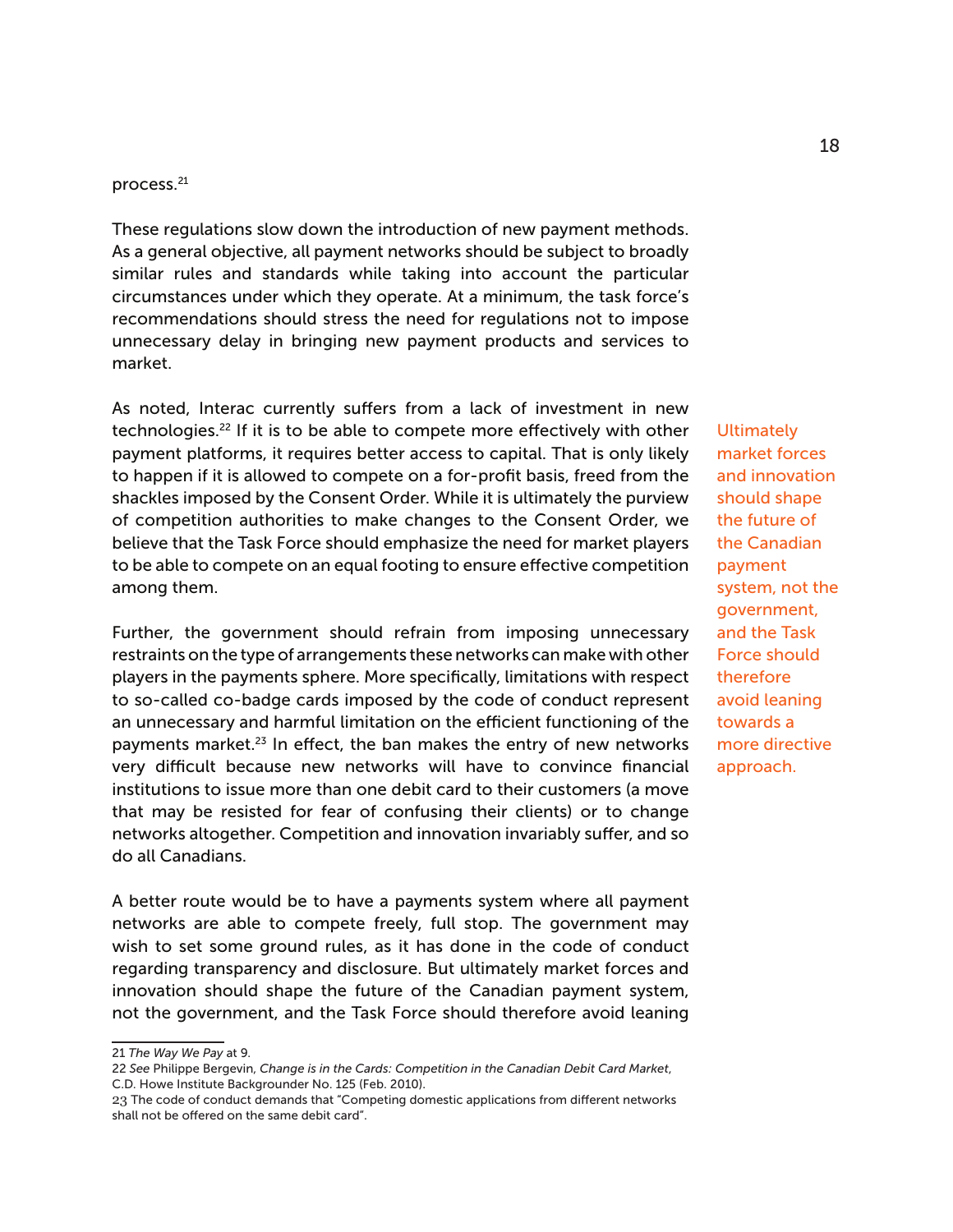towards a more directive approach.

#### *Governance for Innovation and Growth*

Addressing the current patchwork of legislation, regulations and bylaws is in our opinion an appropriate goal for the Task Force. We repeat our earlier injunction that a regulation is justified only if (a) there is a substantial market failure and (b) the market failure it is intended to address is worse than any government failure that is likely to result from the regulation. The evidence for such market failures in Canada's payments system is weak.

Meanwhile, interventions in Canada's payment system have clearly resulted in unintended and undesirable consequences. The first priority of the Task Force should be to identify ways in which regulatory intervention can be reduced, so as to ensure that the payments system is more effectively regulated and that each player is subject to regulations that are based on clear, abstract principles applied equally, rather than on arbitrary rules applied differentially.

An effective governance regime must take into account the incentives for innovation. The best way to achieve this is by facilitating entry and competition on equal footing. Competition drives efficiency and incentivizes innovation, as each competitor seeks to provide services of a higher quality and at lower cost, and ensuring that markets are "contestable"—that is, that entry is possible and incumbent players operate under the threat of losing customers to more attractive rivals—is essential.

It is thus disheartening to see the Task Force identifying first among the characteristics of a "Basic Payments Infrastructure" that it "[r] educe concentration of ownership and control of payments networks."24 It is putting the cart before the horse to instill this as a bedrock principle of a basic infrastructure. It may be that the market structure that emerges from a competitive system is highly fragmented and diverse. Or it may be—as is often the case in network industries like payments—that the resulting structure is fairly concentrated. Economists have long understood that market structure is an extremely poor indicator of market efficiency, and that, without evidence of actual competitive effects, it is improper to infer anything about the quality of a market from its degree of concentration. The aim should be efficient competition, not particular market structures.

**Market** structure is an extremely poor indicator of market efficiency... without evidence of actual competitive effects, it is improper to infer anything about the quality of a market from its degree of concentration.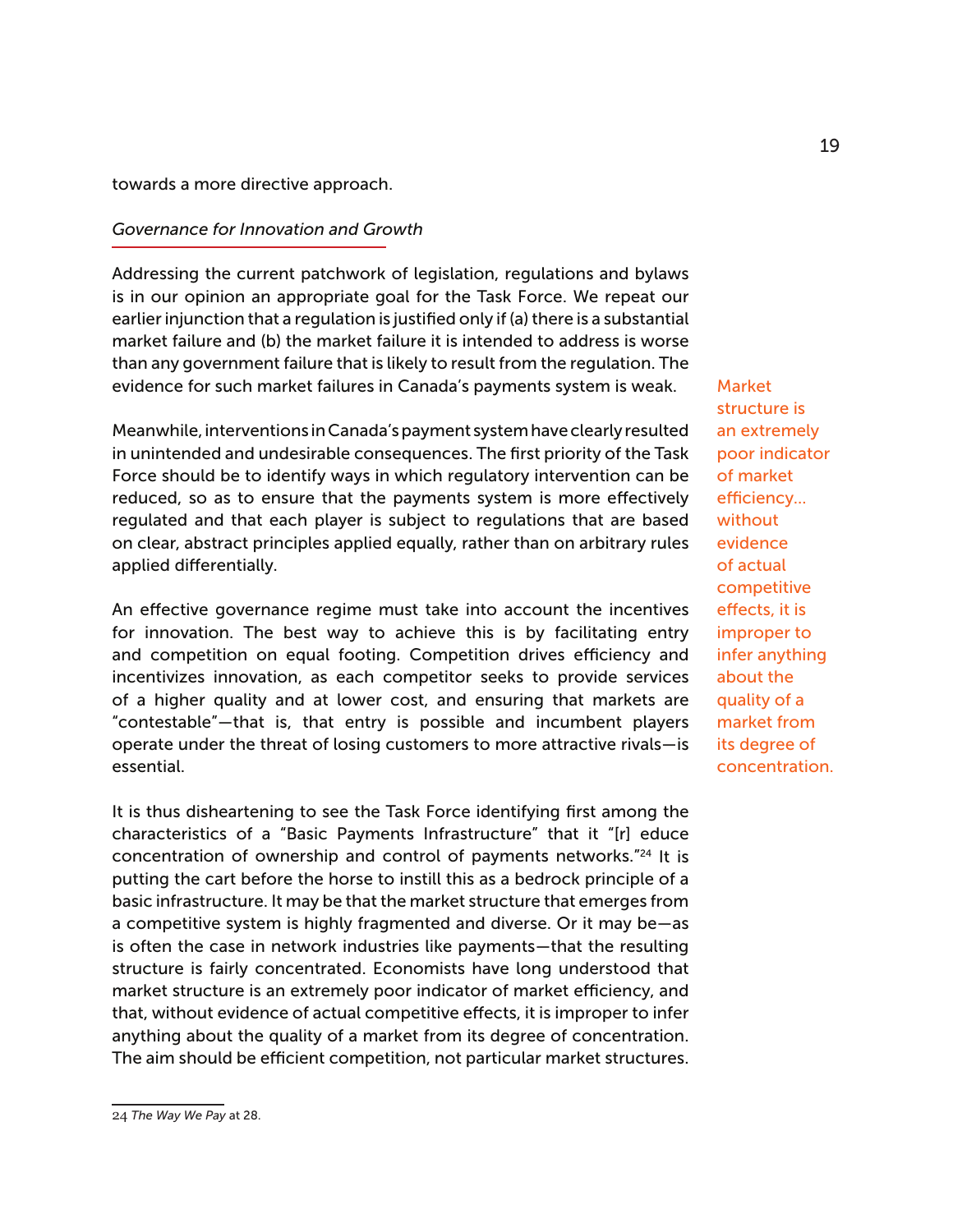Perhaps more important, however, the governance scheme must preserve the ability of the payment network's builders, owners, operators—those with "skin in the game"—to allocate costs (fees) not only on the basis of direct cost incidence, but instead on the basis of price sensitivity (elasticity), risk bearing, and a concern for systemic efficiency, not simply the effect on isolated participants. Such allocations cannot readily be observed, understood and regulated by third parties.

We are thus particularly concerned that the Task Force appears to favour shifting decision-making on these and other crucial issues towards a broad group of participants, especially given their divergent incentives and the long-run consequences they might have on the development of the system. Further, the report claims, that "[i]t is also apparent that payments stakeholders, including merchants and consumer groups, do not have an effective forum in which to work together with payment service providers to resolve issues."25 A significant and consistent flow of global evidence suggests that this is effectively a euphemism for merchants and consumer groups substituting their private interests for those of the network's operators and, in the case of the former, lobbying for lower merchant fees.

This amounts to an inversion of the structure that has naturally emerged in payment systems (and tends naturally to emerge in all two-sided markets): Fees are generally incurred by those who get paid, not by those who pay, in the system. And wherever attempts have been made to impose such an inverted structure, the overall efficiency of the system has been reduced, both burdening consumers directly with additional costs and reducing the net surplus generated by the system.

While it may be important for the effective operation of any complex system that its governance enables input from a range of participants, the manner by which this is organized can and should be left to the designers and/or operators of each network.

Most important, the implicit claim that "stakeholders" other than the builders and operators of a network have an equal stake and an equal ability to ensure its optimal operation is inherently flawed. These participants can and should (and no doubt network operators know this better than anyone) provide information necessary to the efficient operation of the system, but this should not be mistaken for the ability or incentive of these participants to actually efficiently operate the system.

We are thus particularly concerned that the Task Force appears to favour shifting decisionmaking on these and other crucial issues towards a broad group of participants, especially given their divergent incentives and the long-run consequences they might have on the development of the system.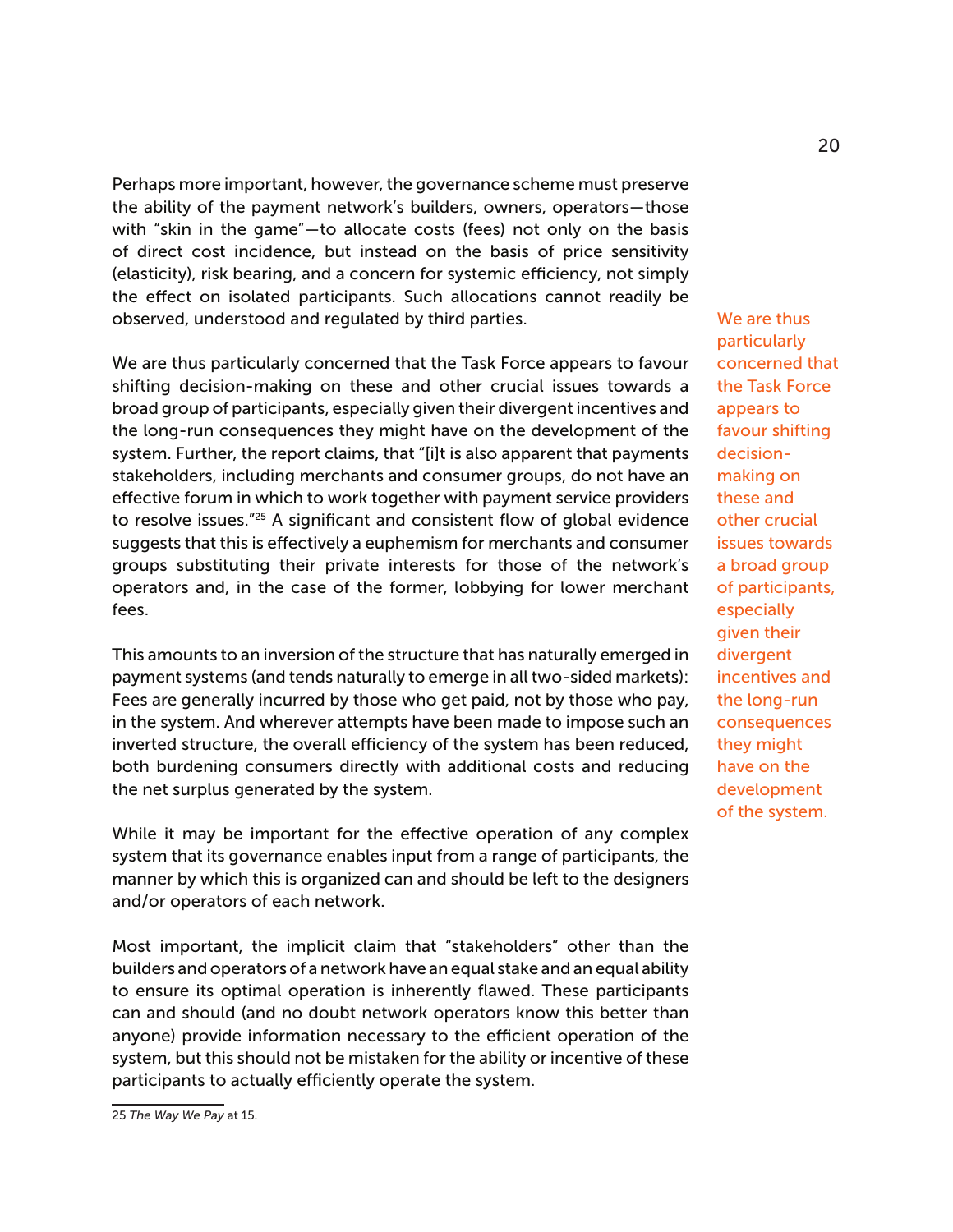We are further concerned that *The Way We Pay* seems to presuppose new regulation and more layers of regulation (creating not only a self-governing organization (SGO), but also a "Payments Oversight Body" (POB)—on top of existing regulatory components including, among others, Parliament, the Department of Finance and the Financial Consumer Agency of Canada), but without first demonstrating the requisite market failures that might justify such interventions, nor sufficient sensitivity to the costs such new structures would entail. Among other things, the availability of multiple rule-making and enforcement bodies, each open to complaints and even direct governance by non-risk-bearing, non-investing participants seems a recipe for politicized and inefficient decision-making.

While the establishment of an industry SGO might seem like an appropriate avenue to address some of the policy issues associated with the payments system, the dangers in adding another layer of regulatory governance to the existing structure or to the new proposed POB are potentially significant, and the devil is in the proverbial details. As such, mandates need to be clear and conducive to innovation and an efficient payments market. Terms need to be defined and rules need to be put into place that prevents rent seeking and myopically inefficient fee shifting and rule setting.

Moreover, the required participation of all market participants in the SGO to manage the integration of new technologies poses risks to the competitive nature of the market. While industry-wide collaboration is certainly warranted and beneficial in some instances, market participants should be able to freely pursue all avenues in terms of technological standards and alternative arrangements with other participants, the very foundations of an efficient and competitive payments market. Moreover and as noted, the prescribed structures seem likely, without great care, to facilitate the inversion described above at great potential cost to the system and Canadian consumers.

Here the case of Interac offers valuable lessons. The Consent Order expanded the list of eligible Interac members and implemented a new governance structure that, among other things, imposed measures to transfer some decision-making power from charter members to other Interac members and introduced specific governance rules. This kind of tinkering with existing structures has proven very detrimental to Interac's ability to make timely decisions and to invest and adopt new technologies.